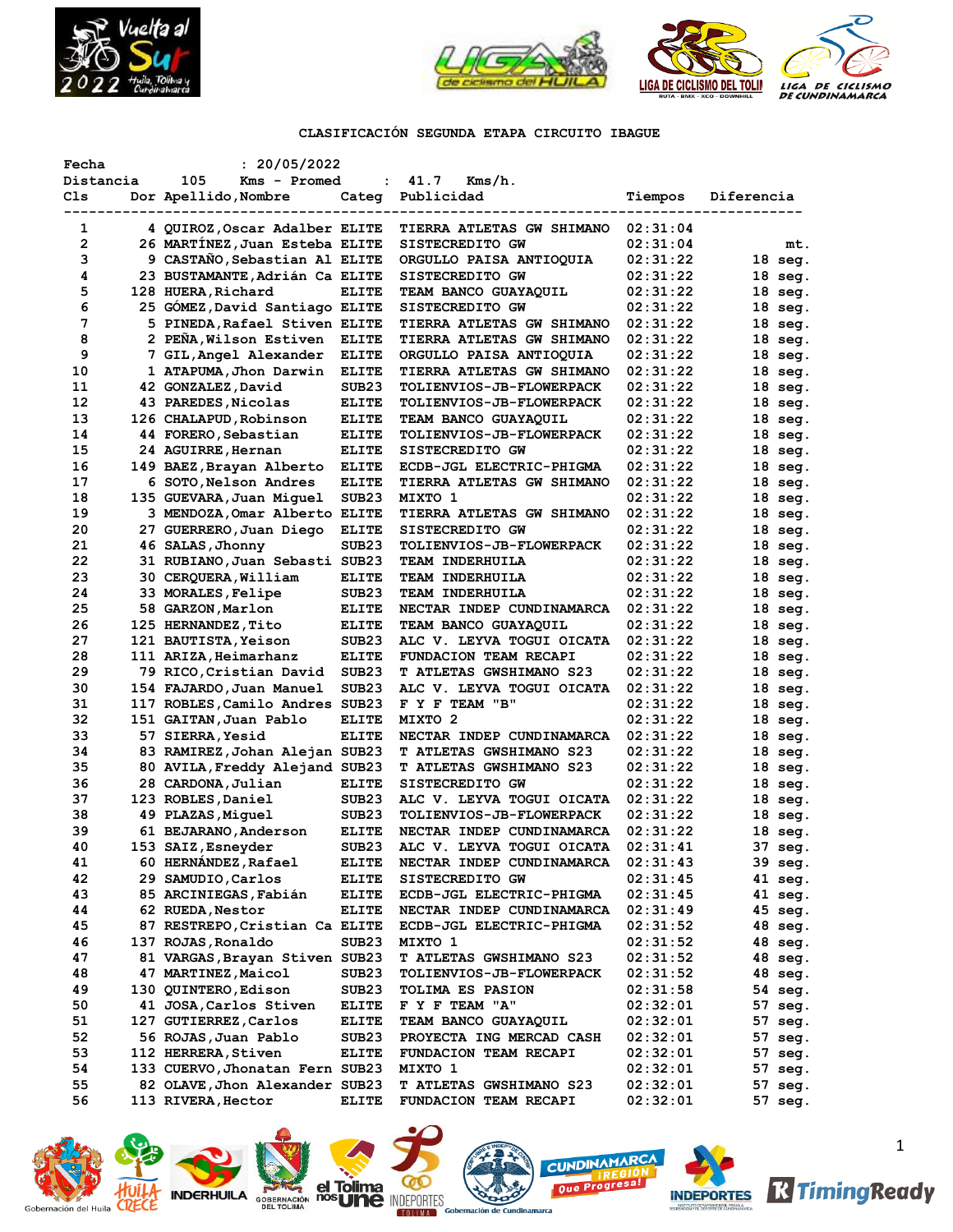



# **CLASIFICACIÓN SEGUNDA ETAPA CIRCUITO IBAGUE**

| Fecha     | : 20/05/2022                    |                   |                                |          |              |
|-----------|---------------------------------|-------------------|--------------------------------|----------|--------------|
| Distancia | 105<br>Kms - Promed             | $\ddot{\cdot}$    | 41.7<br>Kms/h.                 |          |              |
| Cls       | Dor Apellido, Nombre            | Categ             | Publicidad                     | Tiempos  | Diferencia   |
|           |                                 |                   |                                |          |              |
| 57        | 63 MORENO, Juan José            | <b>ELITE</b>      | NECTAR INDEP CUNDINAMARCA      | 02:32:09 | $1:05$ min.  |
| 58        | 138 GAITAN, Alejandro           | <b>ELITE</b>      | MIXTO 1                        | 02:32:21 | $1:17$ min.  |
| 59        | 50 AUSIQUE, José Manuel         | <b>ELITE</b>      | PROYECTA ING MERCAD CASH       | 02:32:31 | $1:27$ min.  |
| 60        | 12 CANO, Kevin Jhoan            | <b>ELITE</b>      | ORGULLO PAISA ANTIOQUIA        | 02:32:31 | $1:27$ min.  |
| 61        | 11 SUESCA, Marco Tulio          | <b>ELITE</b>      | ORGULLO PAISA ANTIOQUIA        | 02:32:31 | $1:27$ min.  |
| 62        | 65 MAYORGA, Carlos              | SUB <sub>23</sub> | SOACHA AVANZA                  | 02:32:37 | $1:33$ min.  |
| 63        | 66 SABOGAL, Marlon              | SUB <sub>23</sub> | SOACHA AVANZA                  | 02:32:37 | $1:33$ min.  |
| 64        | 73 GONZÁLEZ, Jonathan Al ELITE  |                   | EDIC MAR MMS CORPORATION       | 02:32:50 | $1:46$ min.  |
| 65        | 59 GUEVARA, David               | SUB <sub>23</sub> | NECTAR INDEP CUNDINAMARCA      | 02:32:57 | $1:53$ min.  |
| 66        | 142 CÁCERES, Emmanuel Ave SUB23 |                   | MIXTO 2                        | 02:33:33 | $2:29$ min.  |
| 67        | 64 FERNÁNDEZ, Cristian          | SUB <sub>23</sub> | NECTAR INDEP CUNDINAMARCA      | 02:33:42 | $2:38$ min.  |
| 68        | 20 RODRÍGUEZ, Juan Pablo ELITE  |                   | GOB TOLIMA INDEP TOLIMA        | 02:34:05 | $3:01$ min.  |
|           | 39 MORENO, Johan Sneyder SUB23  |                   |                                |          | $3:33$ min.  |
| 69        |                                 |                   | F Y F TEAM "A"                 | 02:34:37 |              |
| 70        | 99 FARFÁN, Duvan Ferley         | <b>ELITE</b>      | TEAM EVOLUTION CYCLING         | 02:34:37 | $3:33$ min.  |
| 71        | 115 LESMES, Sebastian           | SUB <sub>23</sub> | FUNDACION TEAM RECAPI          | 02:36:14 | $5:10$ min.  |
| 72        | 45 SANCHEZ, Luis                | <b>ELITE</b>      | TOLIENVIOS-JB-FLOWERPACK       | 02:37:14 | $6:10$ min.  |
| 73        | 52 COSTO, Johan Hernando SUB23  |                   | PROYECTA ING MERCAD CASH       | 02:37:14 | $6:10$ min.  |
| 74        | 13 COLON, Johan Antonio         | <b>ELITE</b>      | ORGULLO PAISA ANTIOQUIA        | 02:37:14 | $6:10$ min.  |
| 75        | 70 VARGAS, Edwin                | SUB <sub>23</sub> | SOACHA AVANZA                  | 02:38:14 | $7:10$ min.  |
| 76        | 74 FERNANDEZ, Brayan Lea ELITE  |                   | EDIC MAR MMS CORPORATION       | 02:38:14 | $7:10$ min.  |
| 77        | 116 GONZALEZ, David             | SUB <sub>23</sub> | F Y F TEAM "B"                 | 02:38:14 | $7:10$ min.  |
| 78        | 55 PASTÁS, Cristian             | SUB <sub>23</sub> | PROYECTA ING MERCAD CASH       | 02:38:14 | $7:10$ min.  |
| 79        | 14 LOPEZ, Luis Felipe           | <b>ELITE</b>      | ORGULLO PAISA ANTIOOUIA        | 02:38:14 | $7:10$ min.  |
| 80        | 118 AREVALO, Jhon Deyby         | SUB <sub>23</sub> | F Y F TEAM "B"                 | 02:39:14 | $8:10$ min.  |
| 81        | 15 POVEDA, Hans                 | SUB <sub>23</sub> | GOB TOLIMA INDEP TOLIMA        | 02:39:14 | $8:10$ min.  |
| 82        | 84 PORRAS, Johan Fernand SUB23  |                   | <b>T ATLETAS GWSHIMANO S23</b> | 02:39:14 | $8:10$ min.  |
| 83        | 92 GONZÁLEZ, Juan Pablo         | SUB <sub>23</sub> | TEAM EVOLUTION CYCLING         | 02:40:14 | $9:10$ min.  |
| 84        | 96 CORTÉS, Jorge Alberto SUB23  |                   | TEAM EVOLUTION CYCLING         | 02:40:14 | $9:10$ min.  |
| 85        | 95 GARZÓN, Yonnier              | SUB <sub>23</sub> | TEAM EVOLUTION CYCLING         | 02:41:14 | $10:10$ min. |
| 86        | 51 PEREZ, Kevin                 | SUB <sub>23</sub> | PROYECTA ING MERCAD CASH       | 02:41:14 | $10:10$ min. |
| 87        | 94 ROMERO, Billy Anderso ELITE  |                   | TEAM EVOLUTION CYCLING         | 02:41:14 | 10:10 min.   |
| 88        | 67 RUIZ, Marlon                 | SUB <sub>23</sub> | SOACHA AVANZA                  | 02:41:14 | 10:10 min.   |
| 89        | 90 GÓMEZ, Daniel Felipe         | SUB <sub>23</sub> | ECDB-JGL ELECTRIC-PHIGMA       | 02:41:14 | $10:10$ min. |
| 90        | 18 VARGAS, Diego                | SUB <sub>23</sub> | GOB TOLIMA INDEP TOLIMA        | 02:41:14 | $10:10$ min. |
| 91        | 54 BELTRÁN, Alejandro           | SUB <sub>23</sub> | PROYECTA ING MERCAD CASH       | 02:41:14 | $10:10$ min. |
| 92        | 124 RODRÍGUEZ, Diego            | <b>ELITE</b>      | ALC V. LEYVA TOGUI OICATA      | 02:41:14 | $10:10$ min. |
| 93        | 69 GONZÁLEZ, Juan               | SUB <sub>23</sub> | SOACHA AVANZA                  | 02:42:14 | $11:10$ min. |
| 94        | 141 BARRERA, Sebastián          | SUB <sub>23</sub> | MIXTO <sub>2</sub>             | 02:42:14 | $11:10$ min. |
| 95        | 19 VARGAS, Dinael               | <b>ELITE</b>      | GOB TOLIMA INDEP TOLIMA        | 02:42:14 | $11:10$ min. |
| 96        | 40 MOYA, Maycol Stiven          | <b>ELITE</b>      | F Y F TEAM "A"                 | 02:43:14 | $12:10$ min. |
| 97        | 88 CASALLAS, Daniel Rica SUB23  |                   |                                | 02:43:14 |              |
|           |                                 |                   | ECDB-JGL ELECTRIC-PHIGMA       |          | 12:10 min.   |
| 98        | 150 CUETOCUE, Adrian            | SUB <sub>23</sub> | TEAM INDERHUILA                | 02:43:14 | 12:10 min.   |
| 99        | 32 VALENCIA, Victor             | SUB <sub>23</sub> | TEAM INDERHUILA                | 02:44:14 | $13:10$ min. |
| 100       | 119 VENEGAS, Manuel Felip SUB23 |                   | F Y F TEAM "B"                 | 02:44:14 | $13:10$ min. |
| 101       | 98 VELEZ, Santiago              | SUB <sub>23</sub> | TEAM EVOLUTION CYCLING         | 02:44:14 | $13:10$ min. |
| 102       | 97 PASTRANA, Julián Edua ELITE  |                   | TEAM EVOLUTION CYCLING         | 02:44:14 | 13:10 min.   |
| 103       | 129 ARANGO, Kevin               | SUB <sub>23</sub> | TOLIMA ES PASION               | 02:45:14 | 14:10 min.   |
| 104       | 34 MOSQUERA, Carlos Mari SUB23  |                   | TEAM INDERHUILA                | 02:45:14 | 14:10 min.   |
| 105       | 89 CANO, Juan Nicolás           | SUB <sub>23</sub> | ECDB-JGL ELECTRIC-PHIGMA       | 02:45:14 | $14:10$ min. |
| 106       | 147 PATARROYO, Elkin            | <b>ELITE</b>      | MIXTO 2                        | 02:45:14 | $14:10$ min. |
| 107       | 93 CARVAJAL, Hugo Leandr SUB23  |                   | TEAM EVOLUTION CYCLING         | 02:45:14 | 14:10 min.   |
| 108       | 114 PINILLA, Juan Pablo         | SUB <sub>23</sub> | FUNDACION TEAM RECAPI          | 02:45:14 | 14:10 min.   |
| 109       | 77 CRUZ, Rubén Darío            | <b>ELITE</b>      | EDIC MAR MMS CORPORATION       | 02:45:14 | 14:10 min.   |
| 110       | 134 SANABRIA, Edison Fern SUB23 |                   | MIXTO 1                        | 02:45:14 | 14:10 min.   |
| 111       | 120 SARMIENTO, Andrés           | SUB <sub>23</sub> | F Y F TEAM "B"                 | 02:45:14 | 14:10 min.   |
| 112       | 72 AYALA, Juan David            | SUB <sub>23</sub> | SOACHA AVANZA                  | 02:45:14 | 14:10 min.   |
| 113       | 143 CUÉLLAR, José Luis          | <b>ELITE</b>      | MIXTO 2                        | 02:45:14 | $14:10$ min. |















2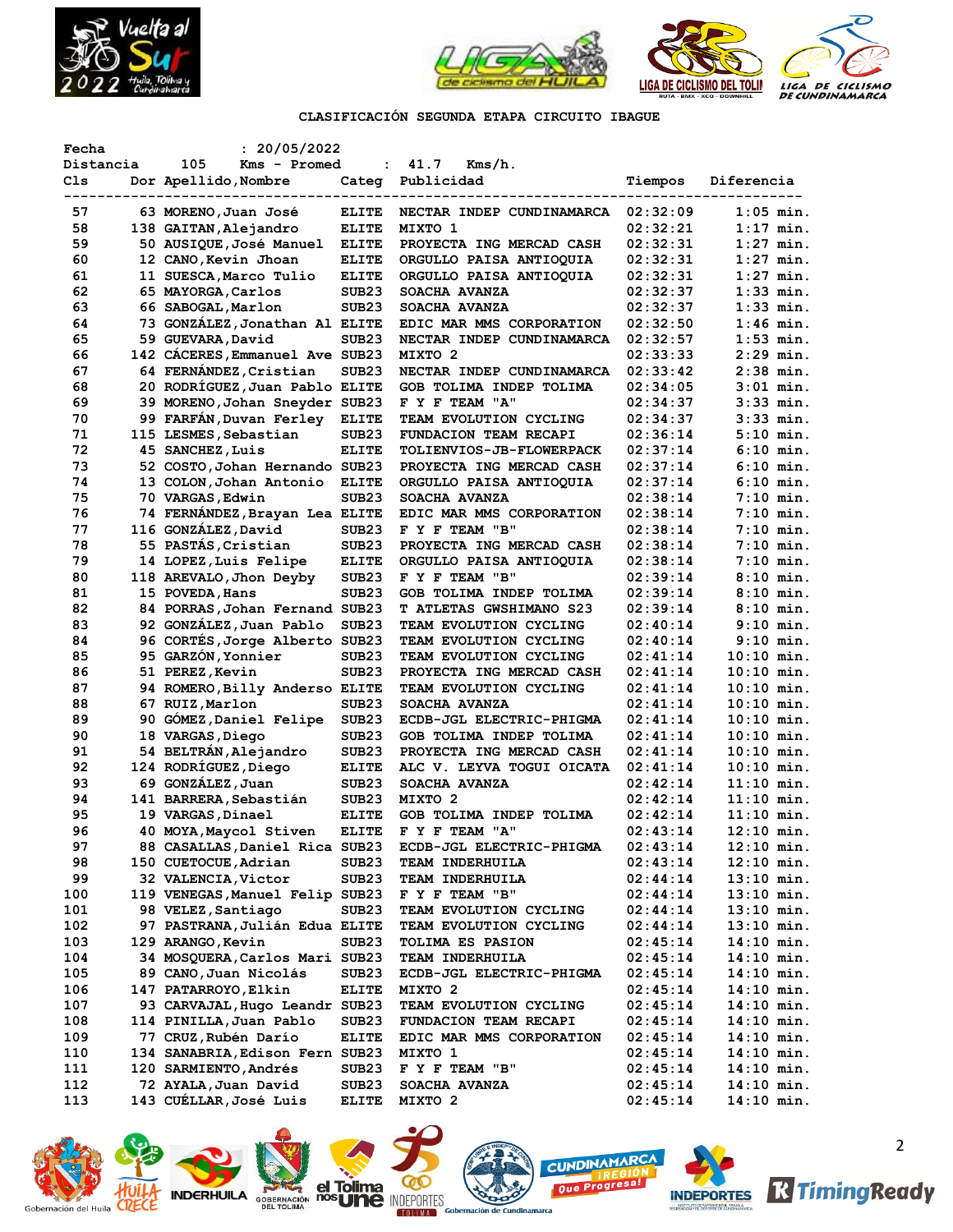



# **CLASIFICACIÓN SEGUNDA ETAPA CIRCUITO IBAGUE**

| Fecha     | : 20/05/2022                    |              |                           |          |              |
|-----------|---------------------------------|--------------|---------------------------|----------|--------------|
| Distancia | 105<br>Kms - Promed             |              | : 41.7<br>Kms/h.          |          |              |
| Cls       | Dor Apellido, Nombre            | Categ        | Publicidad                | Tiempos  | Diferencia   |
|           |                                 |              |                           |          |              |
| 114       | 17 VALERO, Diego                | SUB23        | GOB TOLIMA INDEP TOLIMA   | 02:46:14 | $15:10$ min. |
| 115       | 22 PARRA, Brayan David          | SUB23        | GOB TOLIMA INDEP TOLIMA   | 02:47:14 | $16:10$ min. |
| 116       | 75 MOLINA, John Edisón          | <b>ELITE</b> | EDIC MAR MMS CORPORATION  | 02:47:14 | $16:10$ min. |
| 117       | 86 TORRES, Camilo Antoni ELITE  |              | ECDB-JGL ELECTRIC-PHIGMA  | 02:47:14 | $16:10$ min. |
| 118       | 136 VILLACORTE, Eric Giov SUB23 |              | MIXTO 1                   | 02:47:14 | $16:10$ min. |
| 119       | 122 ORJUELA, Jhon               | SUB23        | ALC V. LEYVA TOGUI OICATA | 02:47:14 | $16:10$ min. |
| 120       | 21 SIERRA, Juan Camilo          | SUB23        | GOB TOLIMA INDEP TOLIMA   | 02:48:14 | $17:10$ min. |

**Corredores clasificados : 120**

**CLASIFICACIÓN SUB23 DE LA ETAPA**

| 1              | 42 GONZALEZ, David              | SUB <sub>23</sub> | <b>TOLIENVIOS-JB-FLOWERPACK</b>    | 02:31:22 | seg.              |
|----------------|---------------------------------|-------------------|------------------------------------|----------|-------------------|
| $\overline{2}$ | 135 GUEVARA, Juan Miguel        | SUB <sub>23</sub> | MIXTO 1                            | 02:31:22 | mt.               |
| 3              | 46 SALAS, Jhonny                | SUB <sub>23</sub> | TOLIENVIOS-JB-FLOWERPACK           | 02:31:22 | mt.               |
| 4              | 31 RUBIANO, Juan Sebasti SUB23  |                   | <b>TEAM INDERHUILA</b>             | 02:31:22 | mt.               |
| 5              | 33 MORALES, Felipe              | SUB <sub>23</sub> | <b>TEAM INDERHUILA</b>             | 02:31:22 | mt.               |
| 6              | 121 BAUTISTA, Yeison            | SUB <sub>23</sub> | ALC V. LEYVA TOGUI OICATA 02:31:22 |          | mt.               |
| 7              | 79 RICO, Cristian David         | SUB <sub>23</sub> | T ATLETAS GWSHIMANO S23            | 02:31:22 | mt.               |
| 8              | 154 FAJARDO, Juan Manuel        | SUB <sub>23</sub> | ALC V. LEYVA TOGUI OICATA 02:31:22 |          | mt.               |
| 9              | 117 ROBLES, Camilo Andres SUB23 |                   | F Y F TEAM "B"                     | 02:31:22 | mt.               |
| 10             | 83 RAMIREZ, Johan Alejan SUB23  |                   | T ATLETAS GWSHIMANO S23            | 02:31:22 | mt.               |
| 11             | 80 AVILA, Freddy Alejand SUB23  |                   | <b>T ATLETAS GWSHIMANO S23</b>     | 02:31:22 | mt.               |
| 12             | 123 ROBLES, Daniel              | SUB <sub>23</sub> | ALC V. LEYVA TOGUI OICATA          | 02:31:22 | mt.               |
| 13             | 49 PLAZAS, Miquel               | SUB <sub>23</sub> | TOLIENVIOS-JB-FLOWERPACK           | 02:31:22 | mt.               |
| 14             | 153 SAIZ, Esneyder              | SUB <sub>23</sub> | ALC V. LEYVA TOGUI OICATA 02:31:41 |          | $19 \text{ seq.}$ |
| 15             | 137 ROJAS, Ronaldo              | SUB <sub>23</sub> | MIXTO 1                            | 02:31:52 | 30 seg.           |
| 16             | 81 VARGAS, Brayan Stiven SUB23  |                   | T ATLETAS GWSHIMANO S23            | 02:31:52 | 30 seg.           |
| 17             | 47 MARTINEZ, Maicol             | SUB <sub>23</sub> | <b>TOLIENVIOS-JB-FLOWERPACK</b>    | 02:31:52 | 30 seg.           |
| 18             | 130 QUINTERO, Edison            | SUB <sub>23</sub> | <b>TOLIMA ES PASION</b>            | 02:31:58 | 36 seg.           |
| 19             | 56 ROJAS, Juan Pablo            | SUB <sub>23</sub> | PROYECTA ING MERCAD CASH           | 02:32:01 | 39 seg.           |
| 20             | 133 CUERVO, Jhonatan Fern SUB23 |                   | MIXTO 1                            | 02:32:01 | 39 seg.           |
| 21             | 82 OLAVE, Jhon Alexander SUB23  |                   | T ATLETAS GWSHIMANO S23            | 02:32:01 | 39 seg.           |
| 22             | 65 MAYORGA, Carlos              | SUB <sub>23</sub> | SOACHA AVANZA                      | 02:32:37 | $1:15$ min.       |
| 23             | 66 SABOGAL, Marlon              | SUB <sub>23</sub> | SOACHA AVANZA                      | 02:32:37 | $1:15$ min.       |
| 24             | 59 GUEVARA, David               | SUB <sub>23</sub> | NECTAR INDEP CUNDINAMARCA 02:32:57 |          | $1:35$ min.       |
| 25             | 142 CACERES, Emmanuel Ave SUB23 |                   | MIXTO <sub>2</sub>                 | 02:33:33 | $2:11$ min.       |
| 26             | 64 FERNÁNDEZ, Cristian          | SUB <sub>23</sub> | NECTAR INDEP CUNDINAMARCA 02:33:42 |          | $2:20$ min.       |
| 27             | 39 MORENO, Johan Sneyder SUB23  |                   | F Y F TEAM "A"                     | 02:34:37 | $3:15$ min.       |
| 28             | 115 LESMES, Sebastian           | SUB <sub>23</sub> | FUNDACION TEAM RECAPI              | 02:36:14 | $4:52$ min.       |
| 29             | 52 COSTO, Johan Hernando SUB23  |                   | PROYECTA ING MERCAD CASH           | 02:37:14 | $5:52$ min.       |
| 30             | 70 VARGAS, Edwin                | SUB <sub>23</sub> | SOACHA AVANZA                      | 02:38:14 | $6:52$ min.       |
| 31             | 116 GONZÁLEZ, David             | SUB <sub>23</sub> | F Y F TEAM "B"                     | 02:38:14 | $6:52$ min.       |
| 32             | 55 PASTAS, Cristian             | SUB <sub>23</sub> | PROYECTA ING MERCAD CASH           | 02:38:14 | $6:52$ min.       |
| 33             | 118 AREVALO, Jhon Deyby         | SUB <sub>23</sub> | F Y F TEAM "B"                     | 02:39:14 | $7:52$ min.       |
| 34             | 15 POVEDA, Hans                 | SUB <sub>23</sub> | GOB TOLIMA INDEP TOLIMA            | 02:39:14 | 7:52 min.         |
| 35             | 84 PORRAS, Johan Fernand SUB23  |                   | <b>T ATLETAS GWSHIMANO S23</b>     | 02:39:14 | $7:52$ min.       |
| 36             | 92 GONZÁLEZ, Juan Pablo         | SUB <sub>23</sub> | TEAM EVOLUTION CYCLING             | 02:40:14 | $8:52$ min.       |
| 37             | 96 CORTÉS, Jorge Alberto SUB23  |                   | <b>TEAM EVOLUTION CYCLING</b>      | 02:40:14 | $8:52$ min.       |
| 38             | 95 GARZÓN, Yonnier              | SUB <sub>23</sub> | TEAM EVOLUTION CYCLING             | 02:41:14 | $9:52$ min.       |
| 39             | 51 PEREZ, Kevin                 | SUB <sub>23</sub> | PROYECTA ING MERCAD CASH           | 02:41:14 | $9:52$ min.       |
| 40             | 67 RUIZ, Marlon                 | SUB <sub>23</sub> | SOACHA AVANZA                      | 02:41:14 | $9:52$ min.       |
| 41             | 90 GÓMEZ, Daniel Felipe         | SUB <sub>23</sub> | ECDB-JGL ELECTRIC-PHIGMA           | 02:41:14 | $9:52$ min.       |
| 42             | 18 VARGAS, Diego                | SUB <sub>23</sub> | GOB TOLIMA INDEP TOLIMA            | 02:41:14 | $9:52$ min.       |
| 43             | 54 BELTRÁN, Alejandro           | SUB <sub>23</sub> | PROYECTA ING MERCAD CASH           | 02:41:14 | $9:52$ min.       |

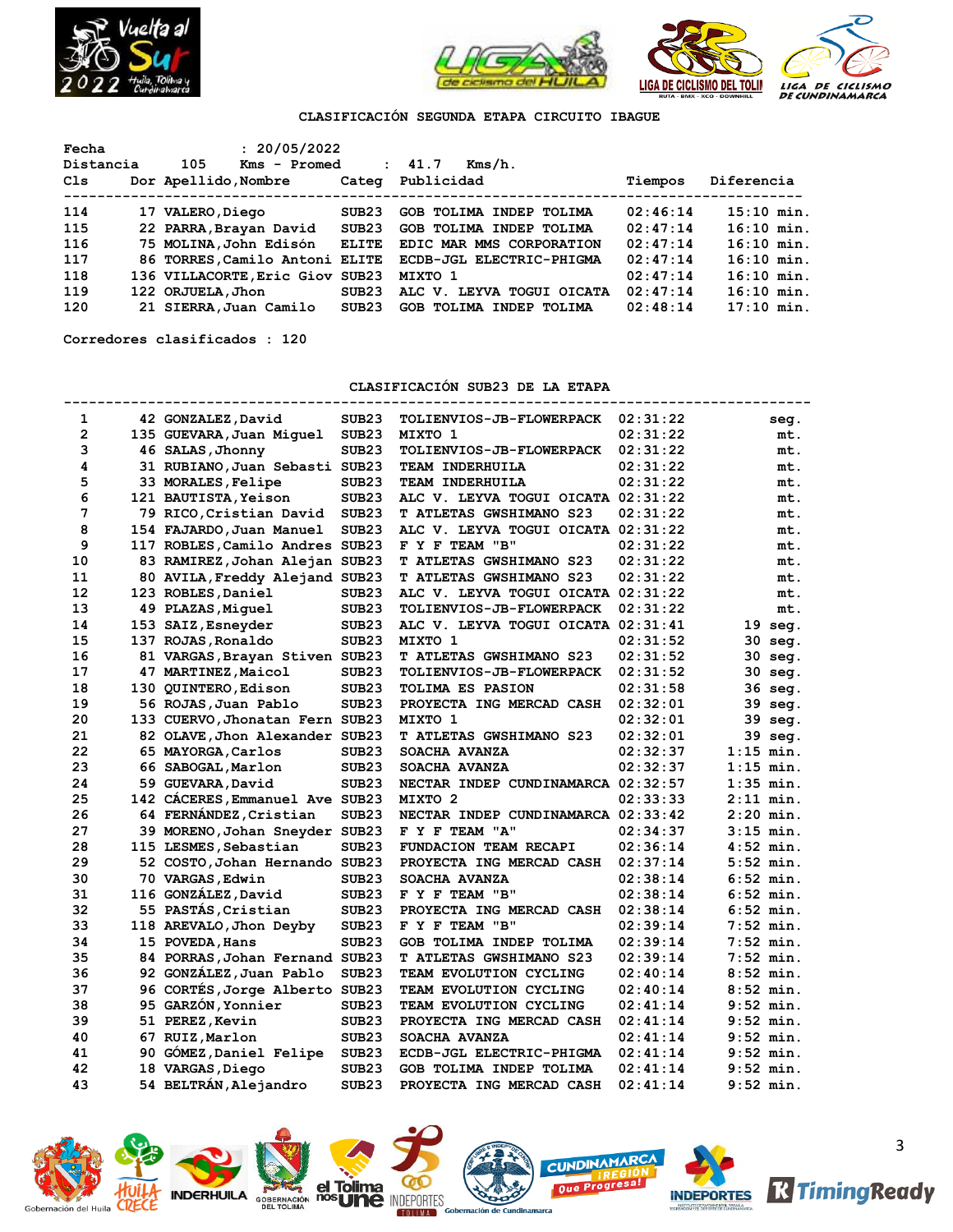





**-----------------------------------------------------------------------------------------**

**CLASIFICACIÓN SUB23 DE LA ETAPA**

| 44 | 69 GONZÁLEZ, Juan               | SUB23             | SOACHA AVANZA             | 02:42:14 | $10:52$ min. |
|----|---------------------------------|-------------------|---------------------------|----------|--------------|
| 45 | 141 BARRERA, Sebastián          | SUB23             | MIXTO 2                   | 02:42:14 | $10:52$ min. |
| 46 | 88 CASALLAS, Daniel Rica SUB23  |                   | ECDB-JGL ELECTRIC-PHIGMA  | 02:43:14 | $11:52$ min. |
| 47 | 150 CUETOCUE, Adrian            | SUB <sub>23</sub> | TEAM INDERHUILA           | 02:43:14 | $11:52$ min. |
| 48 | 32 VALENCIA, Victor             | SUB23             | TEAM INDERHUILA           | 02:44:14 | $12:52$ min. |
| 49 | 119 VENEGAS, Manuel Felip SUB23 |                   | F Y F TEAM "B"            | 02:44:14 | $12:52$ min. |
| 50 | 98 VELEZ, Santiago              | SUB <sub>23</sub> | TEAM EVOLUTION CYCLING    | 02:44:14 | $12:52$ min. |
| 51 | 129 ARANGO, Kevin               | SUB <sub>23</sub> | <b>TOLIMA ES PASION</b>   | 02:45:14 | $13:52$ min. |
| 52 | 34 MOSQUERA, Carlos Mari SUB23  |                   | TEAM INDERHUILA           | 02:45:14 | $13:52$ min. |
| 53 | 89 CANO, Juan Nicolás           | SUB23             | ECDB-JGL ELECTRIC-PHIGMA  | 02:45:14 | $13:52$ min. |
| 54 | 93 CARVAJAL, Hugo Leandr SUB23  |                   | TEAM EVOLUTION CYCLING    | 02:45:14 | $13:52$ min. |
| 55 | 114 PINILLA, Juan Pablo         | SUB <sub>23</sub> | FUNDACION TEAM RECAPI     | 02:45:14 | $13:52$ min. |
| 56 | 134 SANABRIA, Edison Fern SUB23 |                   | MIXTO 1                   | 02:45:14 | $13:52$ min. |
| 57 | 120 SARMIENTO, Andrés           | SUB23             | F Y F TEAM "B"            | 02:45:14 | $13:52$ min. |
| 58 | 72 AYALA, Juan David            | SUB23             | SOACHA AVANZA             | 02:45:14 | $13:52$ min. |
| 59 | 17 VALERO, Diego                | SUB23             | GOB TOLIMA INDEP TOLIMA   | 02:46:14 | $14:52$ min. |
| 60 | 22 PARRA, Brayan David          | SUB23             | GOB TOLIMA INDEP TOLIMA   | 02:47:14 | $15:52$ min. |
| 61 | 136 VILLACORTE, Eric Giov       | SUB23             | MIXTO 1                   | 02:47:14 | $15:52$ min. |
| 62 | 122 ORJUELA, Jhon               | SUB <sub>23</sub> | ALC V. LEYVA TOGUI OICATA | 02:47:14 | $15:52$ min. |
| 63 | 21 SIERRA, Juan Camilo          | SUB <sub>23</sub> | GOB TOLIMA INDEP TOLIMA   | 02:48:14 | $16:52$ min. |

**CLASIFICACIÓN POR EQUIPOS DE LA ETAPA**

| 1              | SISTECREDITO GW                  | 07:33:48 |              |       |
|----------------|----------------------------------|----------|--------------|-------|
| $\overline{2}$ | <b>TIERRA ATLETAS GW SHIMANO</b> | 07:33:48 | a            | mt.   |
| 3              | <b>TOLIENVIOS-JB-FLOWERPACK</b>  | 07:34:06 | $\mathbf{a}$ | 18    |
| 4              | TEAM BANCO GUAYAQUIL             | 07:34:06 | $\mathbf{a}$ | 18    |
| 5.             | TEAM INDERHUILA                  | 07:34:06 | $\mathbf{a}$ | 18    |
| 6              | ALC V. LEYVA TOGUI OICATA        | 07:34:06 | $\mathbf{a}$ | 18    |
| 7              | NECTAR INDEP CUNDINAMARCA        | 07:34:06 | $\mathbf{a}$ | 18    |
| 8              | T ATLETAS GWSHIMANO S23          | 07:34:06 | $\mathbf{a}$ | 18    |
| 9              | ECDB-JGL ELECTRIC-PHIGMA         | 07:34:59 | $\mathbf{a}$ | 1:11  |
| 10             | ORGULLO PAISA ANTIOQUIA          | 07:35:15 | $\mathbf{a}$ | 1:27  |
| 11             | MIXTO 1                          | 07:35:15 | $\mathbf{a}$ | 1:27  |
| 12             | FUNDACION TEAM RECAPI            | 07:35:24 | $\mathbf{a}$ | 1:36  |
| 13             | PROYECTA ING MERCAD CASH         | 07:41:46 | a            | 7:58  |
| 14             | SOACHA AVANZA                    | 07:43:28 | a            | 9:40  |
| 15             | MIXTO <sub>2</sub>               | 07:47:09 | $\mathbf{a}$ | 13:21 |
| 16             | F Y F TEAM "B"                   | 07:48:50 | $\mathbf{a}$ | 15:02 |
| 17             | F TEAM "A"<br>F Y                | 07:49:52 | $\mathbf{a}$ | 16:04 |
| 18             | GOB TOLIMA INDEP TOLIMA          | 07:54:33 | a            | 20:45 |
| 19             | TEAM EVOLUTION CYCLING           | 07:55:05 | $\mathbf{a}$ | 21:17 |
| 20             | EDIC MAR MMS CORPORATION         | 07:56:18 | a            | 22:30 |
|                |                                  |          |              |       |

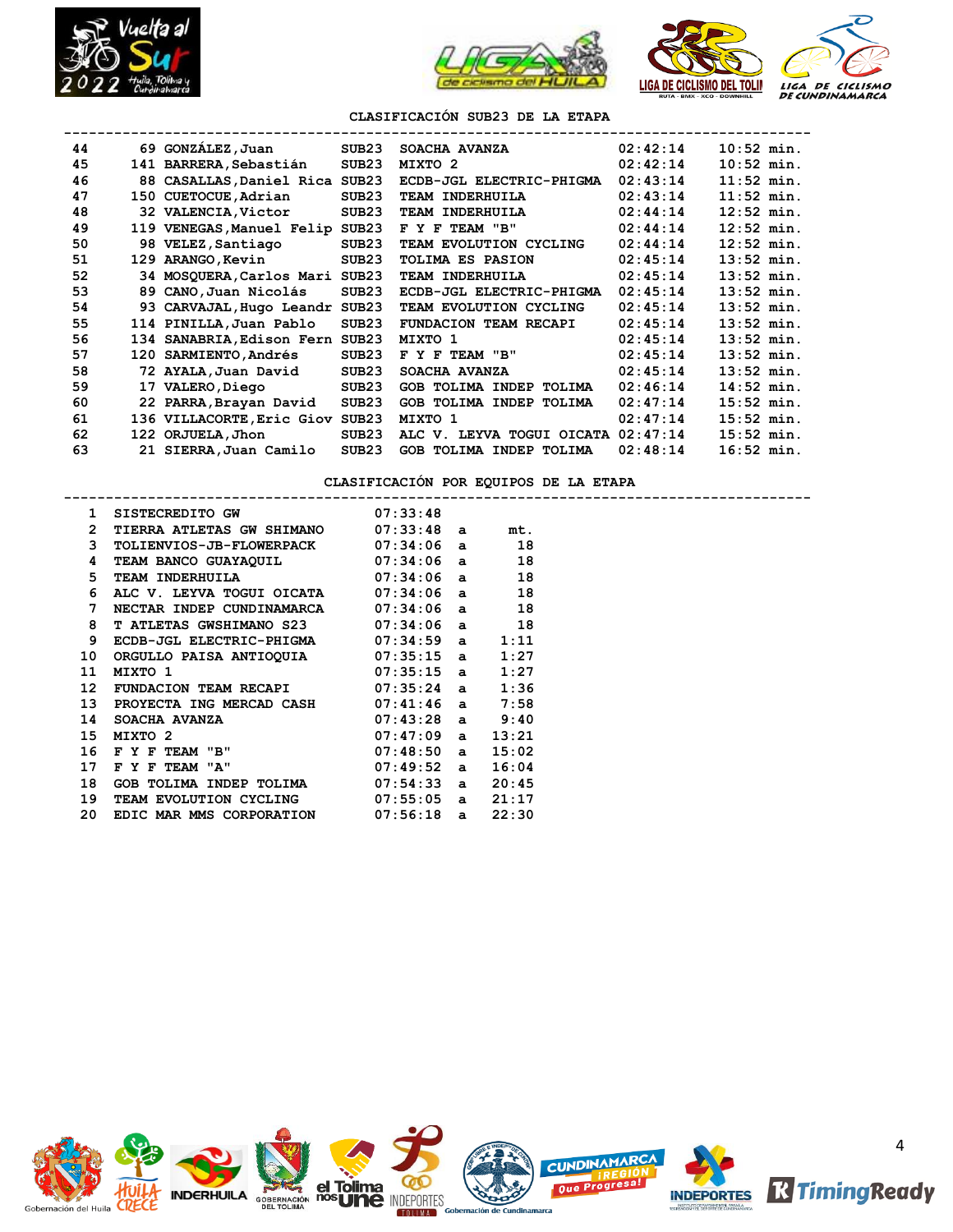



### **PASOS DE LAS METAS VOLANTES DE LA ETAPA**

**-----------------------------------------------------------------------**

## **1ra Meta Volante Vuelta 4**

| 6 SOTO Nelson Andres    | TIERRA ATLETAS GW 3 pts |  |
|-------------------------|-------------------------|--|
| 96 CORTÉS Jorge Alberto | TEAM EVOLUTION CY 2 pts |  |
| 3 MENDOZA Omar Alberto  | TIERRA ATLETAS GW 1 pts |  |

 **2da Meta Volante Vuelta 8**

 **-------------------------------------------------------------------**

| 26 MARTINEZ Juan Esteba | SISTECREDITO GW         | 3 pts |
|-------------------------|-------------------------|-------|
| 61 BEJARANO Anderson    | NECTAR INDEP CUND       | 2 pts |
| 52 COSTO Johan Hernando | PROYECTA ING MERC 1 pts |       |

 **3ra Meta Volante Vuelta 12**

| 26 MARTÍNEZ Juan Esteba | SISTECREDITO GW 3 pts   |  |
|-------------------------|-------------------------|--|
| 47 MARTINEZ Maicol      | TOLIENVIOS-JB-FLO 2 pts |  |
| 4 QUIROZ Oscar Adalber  | TIERRA ATLETAS GW 1 pts |  |

**CLASIFICACIÓN REGULARIDAD DE LA ETAPA**

| 1                | 26           | MARTINEZ, Juan Esteba ELITE        |              | SISTECREDITO GW                                       | 18 Pts |
|------------------|--------------|------------------------------------|--------------|-------------------------------------------------------|--------|
| $\overline{2}$   | 4            |                                    |              | QUIROZ, Oscar Adalber ELITE TIERRA ATLETAS GW SHIMANO | 16 Pts |
| 3                | 9            |                                    |              | CASTAÑO,Sebastian Al ELITE ORGULLO PAISA ANTIOQUIA    | 10 Pts |
| 4                | 23           | <b>BUSTAMANTE, Adrián Ca ELITE</b> |              | SISTECREDITO GW 8 Pts                                 |        |
| 5                | 128          | <b>HUERA, Richard</b>              | <b>ELITE</b> | TEAM BANCO GUAYAQUIL                                  | 7 Pts  |
| 6                | 25           | GOMEZ, David Santiago ELITE        |              | SISTECREDITO GW                                       | 6 Pts  |
| 7                | 5.           | PINEDA, Rafael Stiven ELITE        |              | <b>TIERRA ATLETAS GW SHIMANO</b>                      | 5 Pts  |
| 8                | $\mathbf{2}$ | PENA, Wilson Estiven ELITE         |              | <b>TIERRA ATLETAS GW SHIMANO</b>                      | 4 Pts  |
| 9                |              | GIL, Angel Alexander ELITE         |              | ORGULLO PAISA ANTIOQUIA                               | 3 Pts  |
| 10               | 6            | SOTO, Nelson Andres ELITE          |              | <b>TIERRA ATLETAS GW SHIMANO</b>                      | 3 Pts  |
| 11               | 1            | ATAPUMA, Jhon Darwin ELITE         |              | <b>TIERRA ATLETAS GW SHIMANO</b>                      | 2 Pts  |
| 12 <sup>12</sup> | 61           | BEJARANO, Anderson ELITE           |              | NECTAR INDEP CUNDINAMARCA                             | 2 Pts  |
| 13               | 47           | MARTINEZ, Maicol SUB23             |              | <b>TOLIENVIOS-JB-FLOWERPACK</b>                       | 2 Pts  |
| 14               | 96           | CORTÉS, Jorge Alberto SUB23        |              | TEAM EVOLUTION CYCLING                                | 2 Pts  |
| 15               | 3            | MENDOZA, Omar Alberto ELITE        |              | <b>TIERRA ATLETAS GW SHIMANO</b>                      | 1 Pts  |
| 16               | 52           | COSTO, Johan Hernando SUB23        |              | PROYECTA ING MERCAD CASH                              | 1 Pts  |
|                  |              |                                    |              |                                                       |        |

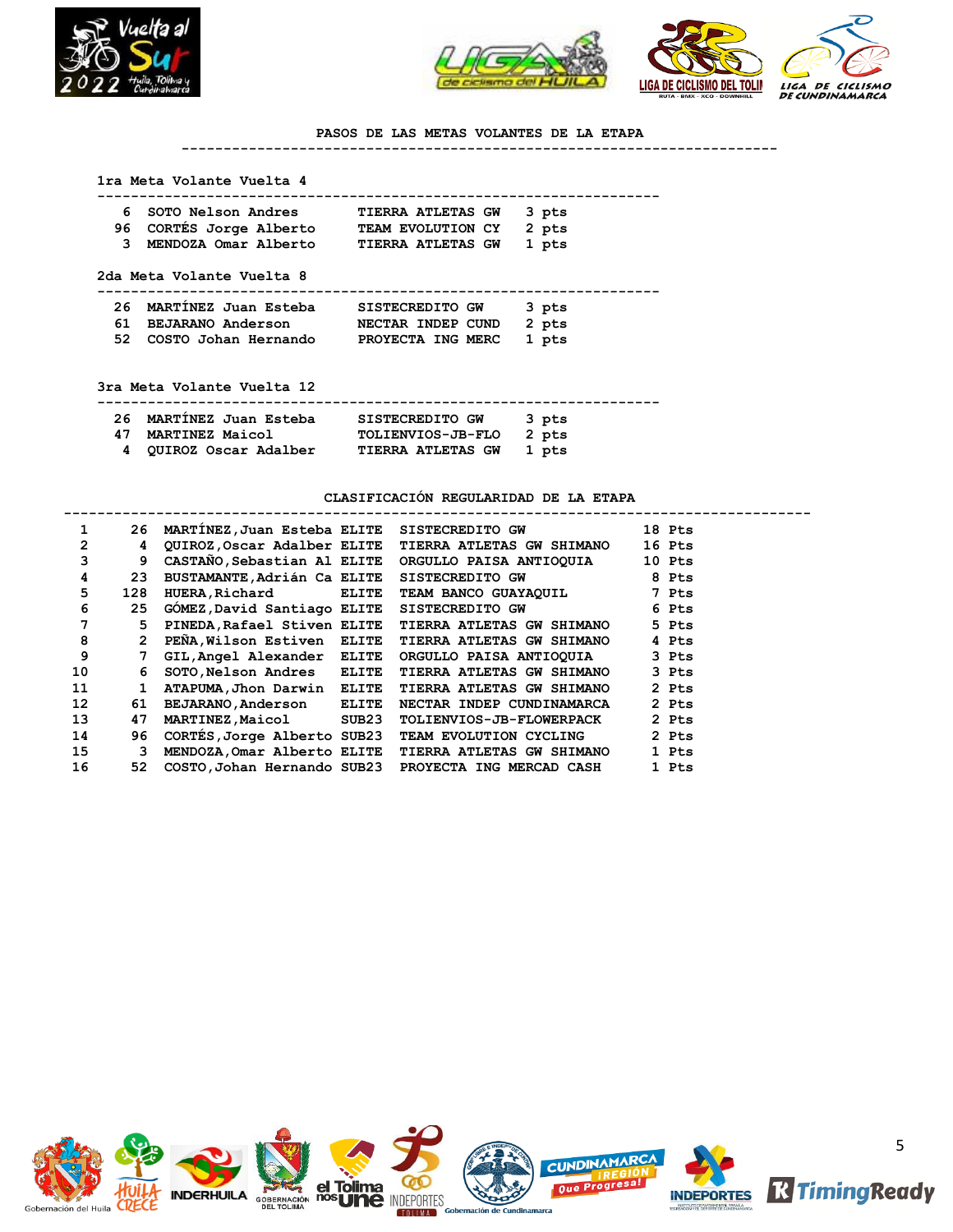



**CLASIFICACION GENERAL DESPUES DE LA SEGUNDA ETAPA CIRCUITO IBAGUE**

**Fecha : 20/05/2022**

**Distancia acumulada : 209 Kms - Promed : 42,86 Kms/hora.**

| Cls     | Dor            | Apellido, Nombre              |                   | Categ Publicidad                 | Tiempos          | Diferencia |
|---------|----------------|-------------------------------|-------------------|----------------------------------|------------------|------------|
| 1.-     | 9              | CASTAÑO, Sebastian Alex ELITE |                   | ORGULLO PAISA ANTIOQUIA          | $04:52:53-057$   |            |
| $2 -$   | 23             | BUSTAMANTE, Adrián Cami ELITE |                   | SISTECREDITO GW                  | $04:52:53-063$ a |            |
| $3 -$   | 7              | GIL, Angel Alexander          | <b>ELITE</b>      | ORGULLO PAISA ANTIOQUIA          | $04:52:53-078$ a |            |
| $4. -$  | 5              | PINEDA, Rafael Stiven         | <b>ELITE</b>      | <b>TIERRA ATLETAS GW SHIMANO</b> | $04:52:57-050$ a | 4          |
| $5. -$  | 25             | GÓMEZ, David Santiago         | <b>ELITE</b>      | SISTECREDITO GW                  | $04:53:01-025$ a | 8          |
| $6. -$  | 28             | CARDONA, Julian               | <b>ELITE</b>      | SISTECREDITO GW                  | 04:53:01-092 a   | 8          |
| $7 -$   | 58             | GARZON, Marlon                | <b>ELITE</b>      | NECTAR INDEP CUNDINAMARCA        | $04:53:03-090$ a | 10         |
| $8. -$  | $\overline{2}$ | PEÑA, Wilson Estiven          | <b>ELITE</b>      | TIERRA ATLETAS GW SHIMANO        | $04:53:05-031$ a | 12         |
| $9 -$   | 149            | BAEZ, Brayan Alberto          | <b>ELITE</b>      | ECDB-JGL ELECTRIC-PHIGMA         | $04:53:05-063$ a | 12         |
| $10. -$ | 126            | CHALAPUD, Robinson            | <b>ELITE</b>      | TEAM BANCO GUAYAQUIL             | 04:53:05-095 a   | 12         |
| $11. -$ | 24             | <b>AGUIRRE, Hernan</b>        | <b>ELITE</b>      | SISTECREDITO GW                  | $04:53:06-029$ a | 13         |
| $12 -$  | 44             | FORERO, Sebastian             | <b>ELITE</b>      | TOLIENVIOS-JB-FLOWERPACK         | $04:53:08-033$ a | 15         |
| $13 -$  | 27             | GUERRERO, Juan Diego          | <b>ELITE</b>      | SISTECREDITO GW                  | $04:53:08-090$ a | 15         |
| $14. -$ | 42             | GONZALEZ, David               | SUB <sub>23</sub> | <b>TOLIENVIOS-JB-FLOWERPACK</b>  | $04:53:09-024$ a | 16         |
| $15. -$ | $\mathbf{1}$   | ATAPUMA, Jhon Darwin          | <b>ELITE</b>      | TIERRA ATLETAS GW SHIMANO        | $04:53:09-044$ a | 16         |
| $16. -$ | 57             | <b>SIERRA, Yesid</b>          | <b>ELITE</b>      | NECTAR INDEP CUNDINAMARCA        | $04:53:10-008$ a | 17         |
| $17. -$ | 125            | <b>HERNANDEZ, Tito</b>        | <b>ELITE</b>      | TEAM BANCO GUAYAQUIL             | 04:53:12-037 a   | 19         |
| $18. -$ | 43             | PAREDES, Nicolas              | <b>ELITE</b>      | TOLIENVIOS-JB-FLOWERPACK         | $04:53:18-029$ a | 25         |
| $19. -$ | з              | MENDOZA, Omar Alberto         | <b>ELITE</b>      | TIERRA ATLETAS GW SHIMANO        | $04:53:19-070$ a | 26         |
| $20 -$  | 111            | ARIZA, Heimarhanz             | <b>ELITE</b>      | FUNDACION TEAM RECAPI            | $04:53:22-019$ a | 29         |
| $21. -$ | 61             | BEJARANO, Anderson            | <b>ELITE</b>      | NECTAR INDEP CUNDINAMARCA        | $04:53:25-078$ a | 32         |
| $22 -$  | 47             | MARTINEZ, Maicol              | SUB <sub>23</sub> | TOLIENVIOS-JB-FLOWERPACK         | $04:53:56-055$ a | 1:03       |
| $23 -$  | 26             | MARTINEZ, Juan Esteban        | <b>ELITE</b>      | SISTECREDITO GW                  | $04:54:14-003$ a | 1:21       |
| $24. -$ | 121            | <b>BAUTISTA, Yeison</b>       | SUB <sub>23</sub> | ALC V. LEYVA TOGUI OICATA        | $04:54:23-088$ a | 1:30       |
| $25. -$ | 33             | MORALES, Felipe               | SUB <sub>23</sub> | TEAM INDERHUILA                  | $04:54:26-099$ a | 1:33       |
| $26. -$ | 79             | RICO, Cristian David          | SUB <sub>23</sub> | T ATLETAS GWSHIMANO S23          | $04:54:29-099$ a | 1:36       |
| $27 -$  | 46             | SALAS, Jhonny                 | SUB <sub>23</sub> | <b>TOLIENVIOS-JB-FLOWERPACK</b>  | $04:54:38-069$ a | 1:45       |
| $28. -$ | 31             | RUBIANO, Juan Sebastian SUB23 |                   | TEAM INDERHUILA                  | 04:54:40-045 a   | 1:47       |
| $29. -$ | 135            | GUEVARA, Juan Miguel          | SUB23             | MIXTO 1                          | 04:54:44-068 a   | 1:51       |
| $30 -$  | 30             | CERQUERA, William             | <b>ELITE</b>      | TEAM INDERHUILA                  | $04:55:03-021$ a | 2:10       |
| $31 -$  | 151            | GAITAN, Juan Pablo            | <b>ELITE</b>      | MIXTO 2                          | $04:55:18-089$ a | 2:25       |
| $32 -$  | 50             | AUSIQUE, José Manuel          | <b>ELITE</b>      | PROYECTA ING MERCAD CASH         | $04:55:25-009$ a | 2:32       |
| $33 -$  | 29             | SAMUDIO, Carlos               | <b>ELITE</b>      | SISTECREDITO GW                  | $04:55:26-032$ a | 2:33       |
| $34. -$ | 128            | <b>HUERA, Richard</b>         | <b>ELITE</b>      | TEAM BANCO GUAYAQUIL             | $04:55:29-067$ a | 2:36       |
| $35. -$ | 117            | ROBLES, Camilo Andres         | SUB <sub>23</sub> | F Y F TEAM "B"                   | $04:55:37-030$ a | 2:44       |
| $36. -$ | 12             | CANO, Kevin Jhoan             | <b>ELITE</b>      | ORGULLO PAISA ANTIOQUIA          | $04:55:38-043$ a | 2:45       |
| $37. -$ | 123            | ROBLES, Daniel                | SUB <sub>23</sub> | ALC V. LEYVA TOGUI OICATA        | $04:55:39-009$ a | 2:46       |
| $38. -$ | 11             | SUESCA, Marco Tulio           | <b>ELITE</b>      | ORGULLO PAISA ANTIOQUIA          | $04:56:27-071$ a | 3:34       |
| $39. -$ | 137            | ROJAS, Ronaldo                | SUB23             | MIXTO 1                          | $04:56:35-042$ a | 3:42       |
| $40. -$ | 138            | GAITAN, Alejandro             | <b>ELITE</b>      | MIXTO 1                          | $04:56:43-003$ a | 3:50       |
| $41. -$ | 87             | RESTREPO, Cristian Cami ELITE |                   | ECDB-JGL ELECTRIC-PHIGMA         | 04:56:43-070 a   | 3:50       |
| 42.-    | 133            | CUERVO, Jhonatan Fernan SUB23 |                   | MIXTO 1                          | $04:56:52-013$ a | 3:59       |
| 43.-    | 153            | SAIZ, Esneyder                | SUB <sub>23</sub> | ALC V. LEYVA TOGUI OICATA        | $04:56:52-037$ a | 3:59       |
| $44. -$ | 63             | MORENO, Juan José             | <b>ELITE</b>      | NECTAR INDEP CUNDINAMARCA        | $04:57:02-003$ a | 4:09       |
| $45.-$  | 130            | QUINTERO, Edison              | SUB <sub>23</sub> | <b>TOLIMA ES PASION</b>          | $04:57:14-006$ a | 4:21       |
| $46. -$ | 127            | <b>GUTIERREZ, Carlos</b>      | <b>ELITE</b>      | TEAM BANCO GUAYAQUIL             | $04:57:18-007$ a | 4:25       |
| $47. -$ | 60             | HERNÁNDEZ, Rafael             | <b>ELITE</b>      | NECTAR INDEP CUNDINAMARCA        | $04:57:21-018$ a | 4:28       |
| $48. -$ | 82             | OLAVE, Jhon Alexander         | SUB <sub>23</sub> | <b>T ATLETAS GWSHIMANO S23</b>   | 04:57:24-070 a   | 4:31       |
| $49. -$ | 73             | GONZÁLEZ, Jonathan Alej ELITE |                   | EDIC MAR MMS CORPORATION         | $04:57:37-025$ a | 4:44       |
| $50. -$ | 83             | RAMIREZ, Johan Alejandr SUB23 |                   | T ATLETAS GWSHIMANO S23          | $04:57:48-094$ a | 4:55       |
| $51. -$ | 113            | <b>RIVERA, Hector</b>         | <b>ELITE</b>      | FUNDACION TEAM RECAPI            | $04:57:53-031$ a | 5:00       |
| $52 -$  | 85             | ARCINIEGAS, Fabián            | <b>ELITE</b>      | ECDB-JGL ELECTRIC-PHIGMA         | $04:58:21-034$ a | 5:28       |
| $53. -$ | 41             | JOSA, Carlos Stiven           | <b>ELITE</b>      | F Y F TEAM "A"                   | 04:58:23-099 a   | 5:30       |
| $54. -$ | 99             | FARFAN, Duvan Ferley          | <b>ELITE</b>      | TEAM EVOLUTION CYCLING           | $04:58:27-068$ a | 5:34       |









**Que Prog** 



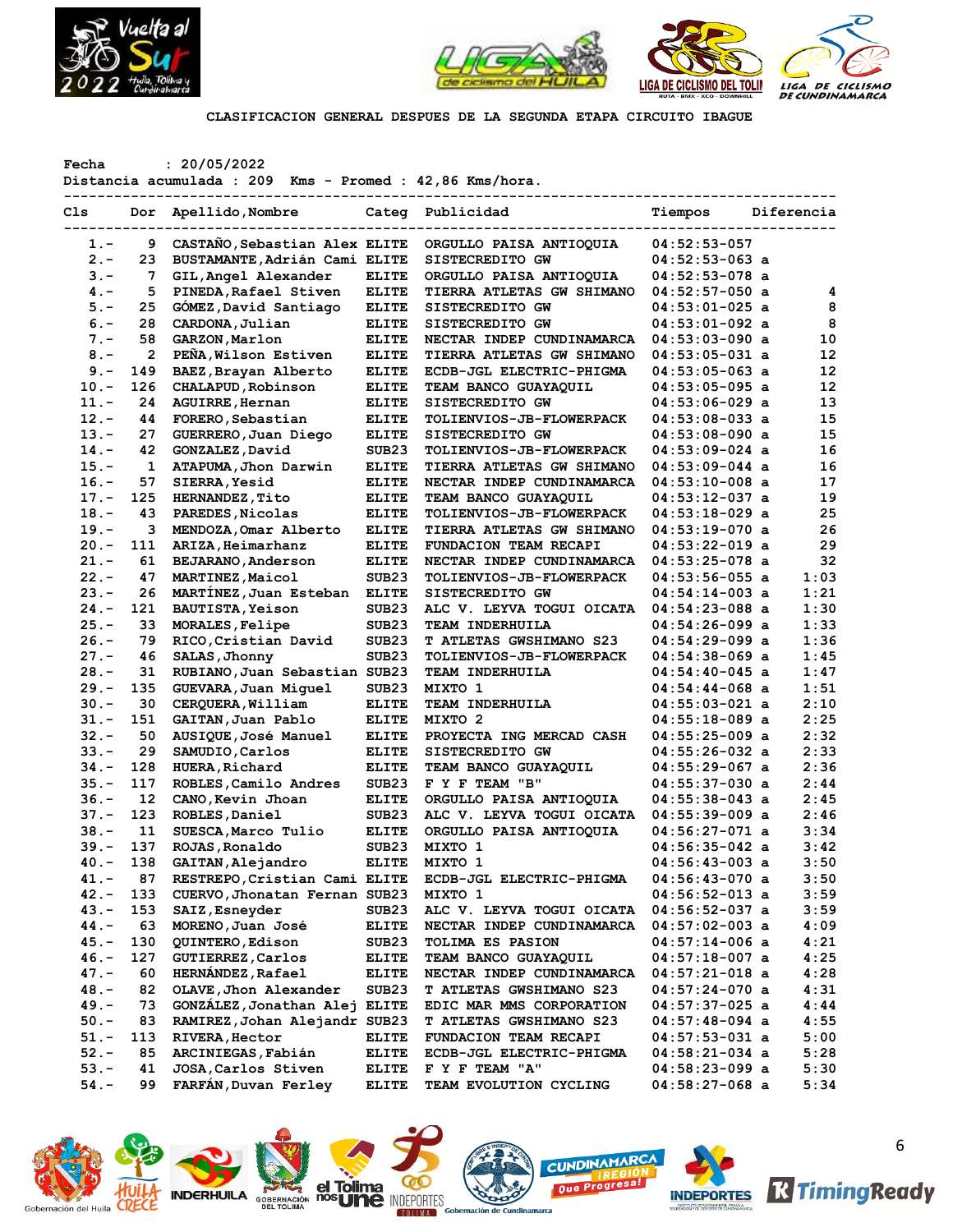



**CLASIFICACION GENERAL DESPUES DE LA SEGUNDA ETAPA CIRCUITO IBAGUE**

**Fecha : 20/05/2022**

**Distancia acumulada : 209 Kms - Promed : 42,86 Kms/hora.**

| Cls      | Dor | Apellido, Nombre              |                   | Categ Publicidad                 | Tiempos          | Diferencia |
|----------|-----|-------------------------------|-------------------|----------------------------------|------------------|------------|
| $55. -$  | 65  | MAYORGA, Carlos               | SUB23             | SOACHA AVANZA                    | $04:58:34-040$ a | 5:41       |
| $56. -$  | 112 | <b>HERRERA, Stiven</b>        | <b>ELITE</b>      | FUNDACION TEAM RECAPI            | $04:58:46-008$ a | 5:53       |
| $57. -$  | 20  | RODRÍGUEZ, Juan Pablo         | <b>ELITE</b>      | GOB TOLIMA INDEP TOLIMA          | $04:58:57-020$ a | 6:04       |
| $58. -$  | 154 | FAJARDO, Juan Manuel          | SUB <sub>23</sub> | ALC V. LEYVA TOGUI OICATA        | $04:59:57-076$ a | 7:04       |
| $59. -$  | 142 | CACERES, Emmanuel Aveli       | SUB <sub>23</sub> | MIXTO 2                          | $05:00:12-065$ a | 7:19       |
| $60 -$   | 59  | GUEVARA, David                | SUB <sub>23</sub> | NECTAR INDEP CUNDINAMARCA        | $05:00:17-096$ a | 7:24       |
| $61. -$  | 56  | ROJAS, Juan Pablo             | SUB <sub>23</sub> | PROYECTA ING MERCAD CASH         | $05:00:41-028$ a | 7:48       |
| $62 -$   | 4   | QUIROZ, Oscar Adalberto ELITE |                   | <b>TIERRA ATLETAS GW SHIMANO</b> | $05:02:14-045$ a | 9:21       |
| $63 -$   | 52  | COSTO, Johan Hernando         | SUB <sub>23</sub> | PROYECTA ING MERCAD CASH         | $05:02:23-031$ a | 9:30       |
| $64. -$  | 64  | FERNÁNDEZ, Cristian           | SUB <sub>23</sub> | NECTAR INDEP CUNDINAMARCA        | $05:02:31-018$ a | 9:38       |
| $65. -$  | 6   | SOTO, Nelson Andres           | <b>ELITE</b>      | <b>TIERRA ATLETAS GW SHIMANO</b> | $05:02:35-076$ a | 9:42       |
| $66. -$  | 49  |                               | SUB <sub>23</sub> |                                  |                  | 9:48       |
|          |     | PLAZAS, Miquel                |                   | <b>TOLIENVIOS-JB-FLOWERPACK</b>  | $05:02:41-040$ a |            |
| $67. -$  | 74  | FERNÁNDEZ, Brayan Leand ELITE |                   | EDIC MAR MMS CORPORATION         | $05:02:41-048$ a | 9:48       |
| $68. -$  | 84  | PORRAS, Johan Fernando        | SUB <sub>23</sub> | <b>T ATLETAS GWSHIMANO S23</b>   | $05:02:50-081$ a | 9:57       |
| $69. -$  | 55  | PASTÁS, Cristian              | SUB <sub>23</sub> | PROYECTA ING MERCAD CASH         | $05:03:05-044$ a | 10:12      |
| $70. -$  | 81  | VARGAS, Brayan Stiven         | SUB <sub>23</sub> | <b>T ATLETAS GWSHIMANO S23</b>   | $05:03:08-041$ a | 10:15      |
| $71. -$  | 116 | GONZÁLEZ, David               | SUB <sub>23</sub> | F Y F TEAM "B"                   | $05:03:58-065$ a | 11:05      |
| $72 -$   | 45  | SANCHEZ, Luis                 | <b>ELITE</b>      | TOLIENVIOS-JB-FLOWERPACK         | $05:04:01-040$ a | 11:08      |
| $73. -$  | 66  | SABOGAL, Marlon               | SUB23             | SOACHA AVANZA                    | $05:04:04-077$ a | 11:11      |
| $74. -$  | 115 | LESMES, Sebastian             | SUB <sub>23</sub> | FUNDACION TEAM RECAPI            | $05:05:00-085$ a | 12:07      |
| $75. -$  | 80  | AVILA, Freddy Alejandro SUB23 |                   | T ATLETAS GWSHIMANO S23          | $05:05:51-007$ a | 12:58      |
| $76. -$  | 62  | <b>RUEDA, Nestor</b>          | <b>ELITE</b>      | NECTAR INDEP CUNDINAMARCA        | $05:06:10-035$ a | 13:17      |
| $77. -$  | 51  | PEREZ, Kevin                  | SUB <sub>23</sub> | PROYECTA ING MERCAD CASH         | $05:06:28-055$ a | 13:35      |
| $78. -$  | 96  | CORTÉS, Jorge Alberto         | SUB <sub>23</sub> | TEAM EVOLUTION CYCLING           | $05:06:30-010$ a | 13:37      |
| $79. -$  | 67  | RUIZ, Marlon                  | SUB <sub>23</sub> | SOACHA AVANZA                    | $05:06:42-085$ a | 13:49      |
| $80. -$  | 141 | BARRERA, Sebastián            | SUB <sub>23</sub> | MIXTO <sub>2</sub>               | $05:08:58-060$ a | 16:05      |
| $81. -$  | 98  | VELEZ, Santiago               | SUB23             | TEAM EVOLUTION CYCLING           | $05:09:13-074$ a | 16:20      |
| $82 -$   | 88  | CASALLAS, Daniel Ricard SUB23 |                   | ECDB-JGL ELECTRIC-PHIGMA         | $05:10:25-039$ a | 17:32      |
| $83 -$   | 18  | VARGAS, Diego                 | SUB <sub>23</sub> | GOB TOLIMA INDEP TOLIMA          | $05:10:29-050$ a | 17:36      |
| $84. -$  | 54  | BELTRÁN, Alejandro            | SUB <sub>23</sub> | PROYECTA ING MERCAD CASH         | $05:11:15-042$ a | 18:22      |
| $85. -$  | 13  | COLON, Johan Antonio          | <b>ELITE</b>      | ORGULLO PAISA ANTIOQUIA          | $05:11:33-080$ a | 18:40      |
|          | 40  |                               |                   |                                  |                  | 18:40      |
| $86. -$  |     | MOYA, Maycol Stiven           | <b>ELITE</b>      | F Y F TEAM "A"                   | $05:11:33-097$ a |            |
| $87. -$  | 150 | CUETOCUE, Adrian              | SUB23             | <b>TEAM INDERHUILA</b>           | $05:11:56-031$ a | 19:03      |
| $88. -$  | 120 | SARMIENTO, Andrés             | SUB23             | F Y F TEAM "B"                   | $05:11:56-059$ a | 19:03      |
| $89. -$  | 129 | <b>ARANGO, Kevin</b>          | SUB <sub>23</sub> | <b>TOLIMA ES PASION</b>          | $05:12:08-030$ a | 19:15      |
| $90 -$   | 94  | ROMERO, Billy Anderson        | <b>ELITE</b>      | TEAM EVOLUTION CYCLING           | $05:12:48-047$ a | 19:55      |
| $91 -$   | 124 | RODRÍGUEZ, Diego              | ELITE             | ALC V. LEYVA TOGUI OICATA        | $05:12:49-061$ a | 19:56      |
| $92 -$   | 93  | CARVAJAL, Hugo Leandro        | SUB <sub>23</sub> | TEAM EVOLUTION CYCLING           | $05:13:14-067$ a | 20:21      |
| $93. -$  | 122 | ORJUELA, Jhon                 | SUB23             | ALC V. LEYVA TOGUI OICATA        | $05:15:21-092$ a | 22:28      |
| $94. -$  | 14  | LOPEZ, Luis Felipe            | <b>ELITE</b>      | ORGULLO PAISA ANTIOQUIA          | $05:15:31-027$ a | 22:38      |
| $95. -$  | 97  | PASTRANA, Julián Eduard ELITE |                   | TEAM EVOLUTION CYCLING           | $05:15:52-028$ a | 22:59      |
| $96. -$  | 39  | MORENO, Johan Sneyder         | SUB23             | F Y F TEAM "A"                   | $05:16:12-054$ a | 23:19      |
| $97. -$  | 34  | MOSQUERA, Carlos Mario        | SUB23             | <b>TEAM INDERHUILA</b>           | $05:16:19-014$ a | 23:26      |
| $98. -$  | 32  | <b>VALENCIA, Victor</b>       | SUB <sub>23</sub> | TEAM INDERHUILA                  | $05:18:36-011$ a | 25:43      |
| $99. -$  | 70  | <b>VARGAS, Edwin</b>          | SUB23             | SOACHA AVANZA                    | $05:20:02-070$ a | 27:09      |
| 100.-    | 118 | AREVALO, Jhon Deyby           | SUB23             | F Y F TEAM "B"                   | $05:20:58-030$ a | 28:05      |
| $101. -$ | 69  | GONZÁLEZ, Juan                | SUB23             | SOACHA AVANZA                    | $05:21:45-074$ a | 28:52      |
| $102. -$ | 15  | POVEDA, Hans                  | SUB23             | GOB TOLIMA INDEP TOLIMA          | $05:22:26-076$ a | 29:33      |
| 103.-    | 134 | SANABRIA, Edison Ferney SUB23 |                   | MIXTO 1                          | $05:22:38-087$ a | 29:45      |
| $104. -$ | 95  | GARZÓN, Yonnier               | SUB23             | TEAM EVOLUTION CYCLING           | $05:23:34-064$ a | 30:41      |
| $105. -$ | 92  | GONZÁLEZ, Juan Pablo          | SUB23             | TEAM EVOLUTION CYCLING           | $05:23:42-086$ a | 30:49      |
| $106. -$ | 90  | GOMEZ, Daniel Felipe          | SUB23             | ECDB-JGL ELECTRIC-PHIGMA         | $05:24:51-028$ a | 31:58      |
| $107. -$ | 19  | VARGAS, Dinael                | <b>ELITE</b>      | GOB TOLIMA INDEP TOLIMA          | $05:25:28-058$ a | 32:35      |
| $108. -$ | 89  | CANO, Juan Nicolás            | SUB <sub>23</sub> | ECDB-JGL ELECTRIC-PHIGMA         | $05:26:20-009$ a | 33:27      |
| 109.-    | 114 | PINILLA, Juan Pablo           | SUB23             | FUNDACION TEAM RECAPI            | $05:27:06-031$ a | 34:13      |
|          |     |                               |                   |                                  |                  |            |

Gobernación del Huila **CRE** 











7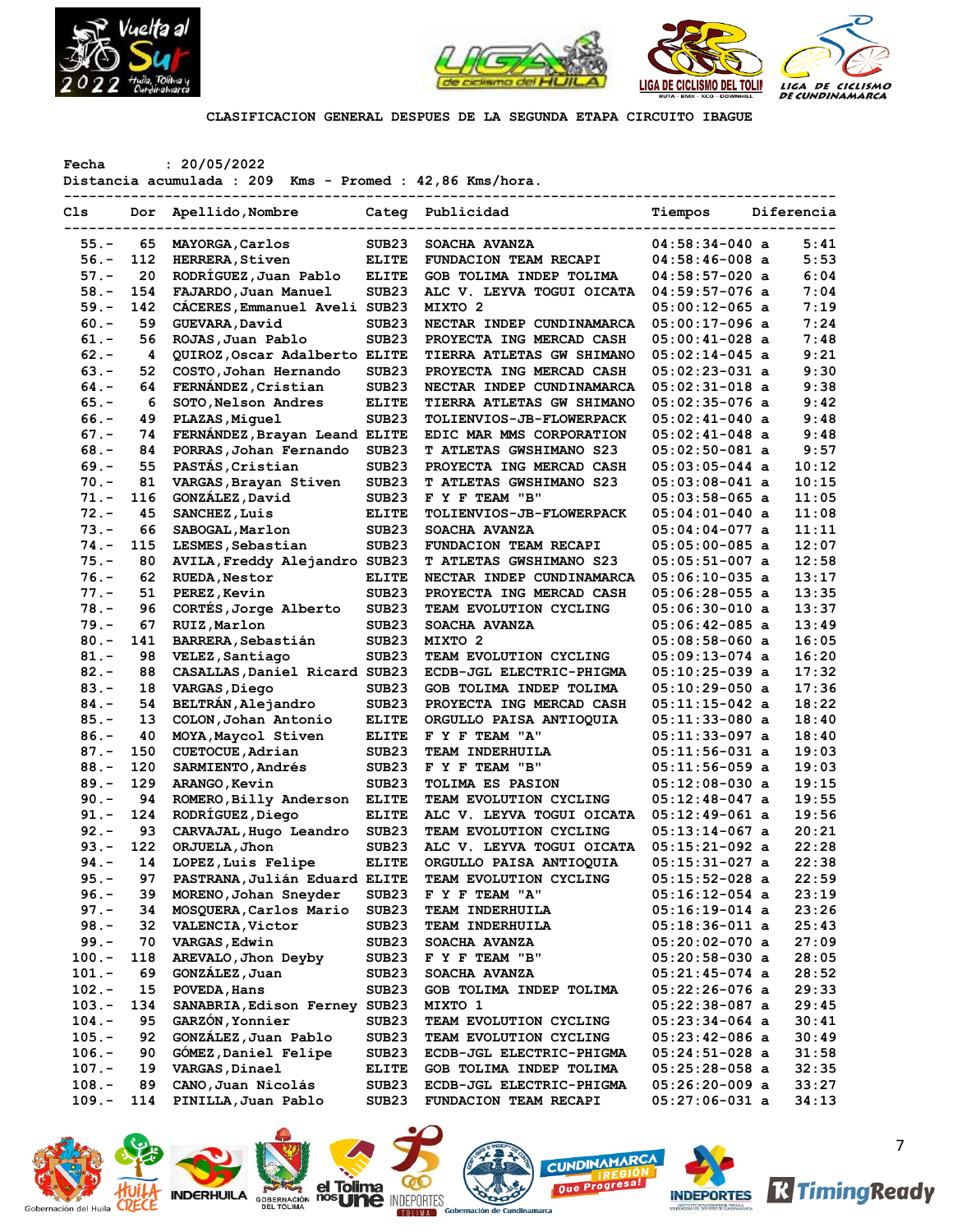



**CLASIFICACION GENERAL DESPUES DE LA SEGUNDA ETAPA CIRCUITO IBAGUE**

**Fecha : 20/05/2022**

**Distancia acumulada : 209 Kms - Promed : 42,86 Kms/hora.**

| Cls      |     | Dor Apellido, Nombre    | Categ        | Publicidad               | Tiempos          | Diferencia |
|----------|-----|-------------------------|--------------|--------------------------|------------------|------------|
| $110 -$  | 143 | CUELLAR, José Luis      | <b>ELITE</b> | MIXTO 2                  | $05:29:23-080$ a | 36:30      |
| $111. -$ | 77  | CRUZ,Rubén Darío        | <b>ELITE</b> | EDIC MAR MMS CORPORATION | $05:30:49-058$ a | 37:56      |
| $112 -$  | 75  | MOLINA,John Edisón      | <b>ELITE</b> | EDIC MAR MMS CORPORATION | $05:31:03-009$ a | 38:10      |
| $113. -$ | 136 | VILLACORTE, Eric Giovan | SUB23        | MIXTO 1                  | $05:33:13-042$ a | 40:20      |
| $114. -$ | 86  | TORRES, Camilo Antonio  | <b>ELITE</b> | ECDB-JGL ELECTRIC-PHIGMA | $05:33:32-060$ a | 40:39      |
| $115. -$ | 119 | VENEGAS, Manuel Felipe  | SUB23        | F Y F TEAM "B"           | $05:33:50-032$ a | 40:57      |
| $116. -$ | 21  | SIERRA, Juan Camilo     | SUB23        | GOB TOLIMA INDEP TOLIMA  | $05:35:36-070$ a | 42:43      |
| $117. -$ | 17  | VALERO, Diego           | SUB23        | GOB TOLIMA INDEP TOLIMA  | $05:35:58-091$ a | 43:05      |
| $118. -$ | 22  | PARRA, Brayan David     | SUB23        | GOB TOLIMA INDEP TOLIMA  | $05:36:47-010$ a | 43:54      |
| $119. -$ | 72  | AYALA, Juan David       | SUB23        | SOACHA AVANZA            | $05:36:53-065$ a | 44:00      |
| $120 -$  | 147 | PATARROYO, Elkin        | <b>ELITE</b> | MIXTO 2                  | $05:41:37-032$ a | 48:44      |
|          |     |                         |              |                          |                  |            |

**CLASIFICACIÓN GENERAL SUB23 DESPUES DE LA SEGUNDA ETAPA CIRCUITO IBAGUE**

| C1s     | Dor | Apellido, Nombre              |                   | Categ Publicidad               | Tiempos          | Diferencia |
|---------|-----|-------------------------------|-------------------|--------------------------------|------------------|------------|
| $1 -$   | 42  | GONZALEZ, David               | SUB <sub>23</sub> | TOLIENVIOS-JB-FLOWERPACK       | $04:53:09-024$   |            |
| $2 -$   | 47  | MARTINEZ, Maicol              | SUB <sub>23</sub> | TOLIENVIOS-JB-FLOWERPACK       | $04:53:56-055$ a | 47         |
| $3 -$   | 121 | BAUTISTA, Yeison              | SUB <sub>23</sub> | ALC V. LEYVA TOGUI OICATA      | $04:54:23-088$ a | 1:14       |
| $4. -$  | 33  | MORALES, Felipe               | SUB <sub>23</sub> | TEAM INDERHUILA                | $04:54:26-099$ a | 1:17       |
| $5. -$  | 79  | RICO, Cristian David          | SUB <sub>23</sub> | <b>T ATLETAS GWSHIMANO S23</b> | $04:54:29-099$ a | 1:20       |
| $6. -$  | 46  | SALAS, Jhonny                 | SUB <sub>23</sub> | TOLIENVIOS-JB-FLOWERPACK       | $04:54:38-069$ a | 1:29       |
| $7 -$   | 31  | RUBIANO, Juan Sebastian SUB23 |                   | TEAM INDERHUILA                | 04:54:40-045 a   | 1:31       |
| $8 -$   | 135 | GUEVARA, Juan Miquel          | SUB <sub>23</sub> | MIXTO 1                        | $04:54:44-068$ a | 1:35       |
| $9 -$   | 117 | ROBLES, Camilo Andres         | SUB <sub>23</sub> | F Y F TEAM "B"                 | $04:55:37-030$ a | 2:28       |
| $10. -$ | 123 | ROBLES, Daniel                | SUB <sub>23</sub> | ALC V. LEYVA TOGUI OICATA      | $04:55:39-009$ a | 2:30       |
| $11. -$ | 137 | ROJAS, Ronaldo                | SUB <sub>23</sub> | MIXTO 1                        | $04:56:35-042$ a | 3:26       |
| $12. -$ | 133 | CUERVO, Jhonatan Fernan SUB23 |                   | MIXTO 1                        | $04:56:52-013$ a | 3:43       |
| $13. -$ | 153 | SAIZ, Esneyder                | SUB <sub>23</sub> | ALC V. LEYVA TOGUI OICATA      | $04:56:52-037$ a | 3:43       |
| $14. -$ | 130 | QUINTERO, Edison              | SUB <sub>23</sub> | <b>TOLIMA ES PASION</b>        | $04:57:14-006$ a | 4:05       |
| $15. -$ | 82  | OLAVE, Jhon Alexander         | SUB <sub>23</sub> | <b>T ATLETAS GWSHIMANO S23</b> | $04:57:24-070$ a | 4:15       |
| $16. -$ | 83  | RAMIREZ, Johan Alejandr SUB23 |                   | <b>T ATLETAS GWSHIMANO S23</b> | $04:57:48-094$ a | 4:39       |
| $17 -$  | 65  | MAYORGA, Carlos               | SUB <sub>23</sub> | SOACHA AVANZA                  | $04:58:34-040$ a | 5:25       |
| $18. -$ | 154 | FAJARDO, Juan Manuel          | SUB <sub>23</sub> | ALC V. LEYVA TOGUI OICATA      | $04:59:57-076$ a | 6:48       |
| $19. -$ | 142 | CACERES, Emmanuel Aveli SUB23 |                   | MIXTO <sub>2</sub>             | $05:00:12-065$ a | 7:03       |
| $20. -$ | 59  | GUEVARA, David                | SUB <sub>23</sub> | NECTAR INDEP CUNDINAMARCA      | $05:00:17-096$ a | 7:08       |
| $21. -$ | 56  | ROJAS, Juan Pablo             | SUB <sub>23</sub> | PROYECTA ING MERCAD CASH       | $05:00:41-028$ a | 7:32       |
| $22 -$  | 52  | COSTO, Johan Hernando         | SUB <sub>23</sub> | PROYECTA ING MERCAD CASH       | $05:02:23-031$ a | 9:14       |
| $23 -$  | 64  | FERNÁNDEZ, Cristian           | SUB <sub>23</sub> | NECTAR INDEP CUNDINAMARCA      | $05:02:31-018$ a | 9:22       |
| $24. -$ | 49  | PLAZAS, Miquel                | SUB <sub>23</sub> | TOLIENVIOS-JB-FLOWERPACK       | $05:02:41-040$ a | 9:32       |
| $25. -$ | 84  | PORRAS, Johan Fernando        | SUB <sub>23</sub> | <b>T ATLETAS GWSHIMANO S23</b> | 05:02:50-081 a   | 9:41       |
| $26. -$ | 55  | PASTÁS, Cristian              | SUB <sub>23</sub> | PROYECTA ING MERCAD CASH       | $05:03:05-044$ a | 9:56       |
| $27. -$ | 81  | VARGAS, Brayan Stiven         | SUB <sub>23</sub> | T ATLETAS GWSHIMANO S23        | $05:03:08-041$ a | 9:59       |
| $28. -$ | 116 | GONZÁLEZ, David               | SUB <sub>23</sub> | F Y F TEAM "B"                 | $05:03:58-065$ a | 10:49      |
| $29. -$ | 66  | SABOGAL, Marlon               | SUB <sub>23</sub> | SOACHA AVANZA                  | $05:04:04-077$ a | 10:55      |
| $30 -$  | 115 | LESMES, Sebastian             | SUB <sub>23</sub> | FUNDACION TEAM RECAPI          | $05:05:00-085$ a | 11:51      |
| $31 -$  | 80  | AVILA, Freddy Alejandro SUB23 |                   | <b>T ATLETAS GWSHIMANO S23</b> | $05:05:51-007$ a | 12:42      |
| $32 -$  | 51  | PEREZ, Kevin                  | SUB <sub>23</sub> | PROYECTA ING MERCAD CASH       | $05:06:28-055$ a | 13:19      |
| $33 -$  | 96  | CORTÉS, Jorge Alberto         | SUB <sub>23</sub> | TEAM EVOLUTION CYCLING         | 05:06:30-010 a   | 13:21      |
| $34. -$ | 67  | RUIZ, Marlon                  | SUB <sub>23</sub> | SOACHA AVANZA                  | $05:06:42-085$ a | 13:33      |
| $35. -$ | 141 | BARRERA, Sebastián            | SUB <sub>23</sub> | MIXTO <sub>2</sub>             | $05:08:58-060$ a | 15:49      |
| $36. -$ | 98  | VELEZ, Santiago               | SUB <sub>23</sub> | TEAM EVOLUTION CYCLING         | $05:09:13-074$ a | 16:04      |
| $37. -$ | 88  | CASALLAS, Daniel Ricard SUB23 |                   | ECDB-JGL ELECTRIC-PHIGMA       | $05:10:25-039$ a | 17:16      |







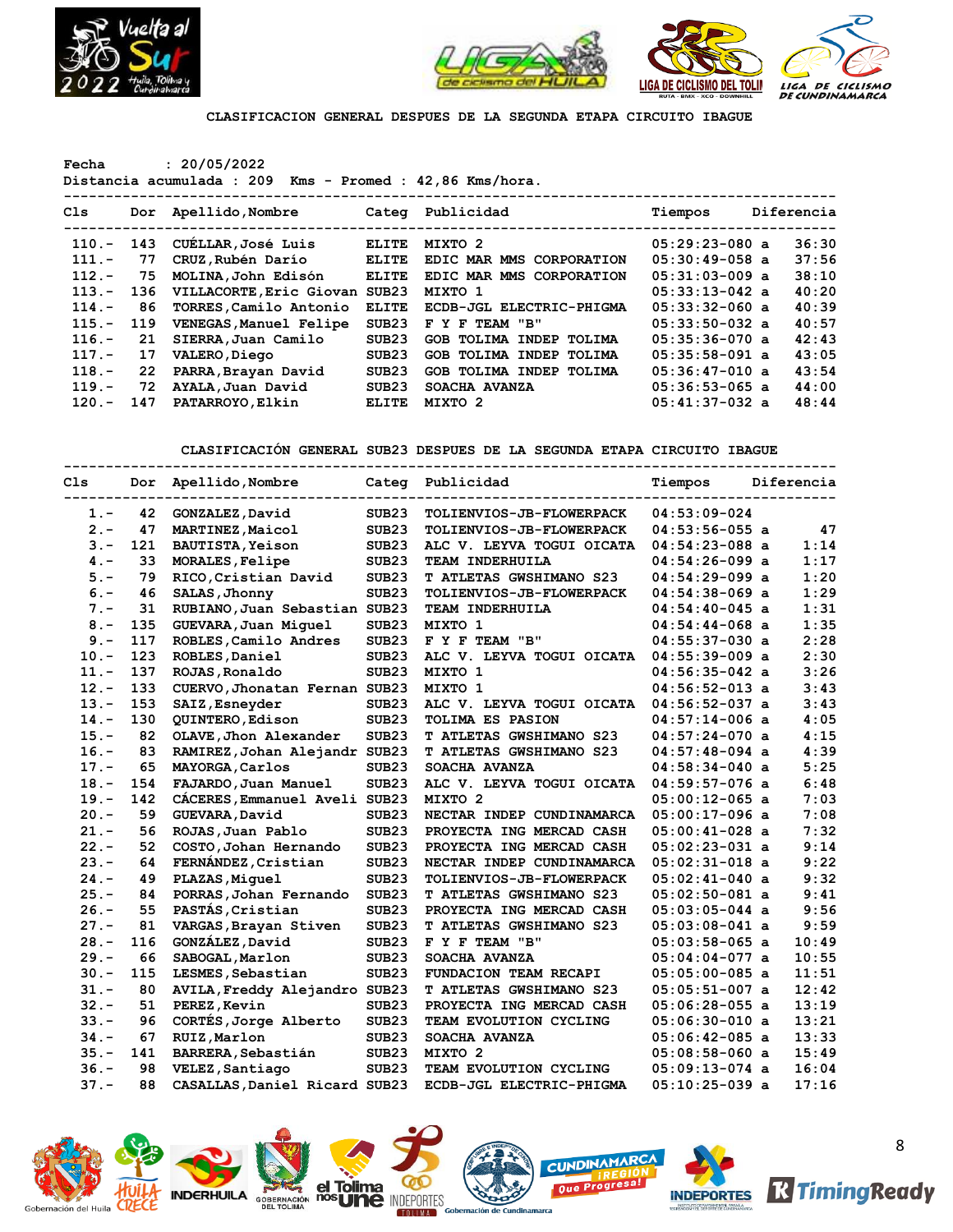



# **CLASIFICACIÓN GENERAL SUB23 DESPUES DE LA SEGUNDA ETAPA CIRCUITO IBAGUE**

| C1s     |     | Dor Apellido, Nombre          |                   | Categ Publicidad             | Tiempos          | Diferencia |
|---------|-----|-------------------------------|-------------------|------------------------------|------------------|------------|
| $38 -$  | 18  | VARGAS, Diego                 | SUB <sub>23</sub> | GOB TOLIMA INDEP TOLIMA      | $05:10:29-050$ a | 17:20      |
| $39 -$  | 54  | BELTRÁN, Alejandro            | SUB <sub>23</sub> | PROYECTA ING MERCAD CASH     | $05:11:15-042$ a | 18:06      |
| $40 -$  | 150 | CUETOCUE, Adrian              | SUB <sub>23</sub> | TEAM INDERHUILA              | $05:11:56-031$ a | 18:47      |
| $41. -$ | 120 | SARMIENTO, Andrés             | SUB <sub>23</sub> | F Y F TEAM "B"               | $05:11:56-059$ a | 18:47      |
| $42 -$  | 129 | ARANGO, Kevin                 | SUB <sub>23</sub> | TOLIMA ES PASION             | $05:12:08-030$ a | 18:59      |
| $43. -$ | 93  | CARVAJAL, Hugo Leandro        | SUB <sub>23</sub> | TEAM EVOLUTION CYCLING       | $05:13:14-067$ a | 20:05      |
| $44. -$ | 122 | ORJUELA, Jhon                 | SUB23             | ALC V. LEYVA TOGUI OICATA    | $05:15:21-092$ a | 22:12      |
| $45. -$ | 39  | MORENO, Johan Sneyder         | SUB <sub>23</sub> | F Y F TEAM "A"               | $05:16:12-054$ a | 23:03      |
| $46. -$ | 34  | MOSQUERA, Carlos Mario        | SUB <sub>23</sub> | TEAM INDERHUILA              | $05:16:19-014$ a | 23:10      |
| $47. -$ | 32  | VALENCIA, Victor              | SUB <sub>23</sub> | TEAM INDERHUILA              | $05:18:36-011$ a | 25:27      |
| $48. -$ | 70  | VARGAS, Edwin                 | SUB <sub>23</sub> | SOACHA AVANZA                | $05:20:02-070$ a | 26:53      |
| $49. -$ | 118 | AREVALO, Jhon Deyby           | SUB <sub>23</sub> | F Y F TEAM "B"               | $05:20:58-030$ a | 27:49      |
| $50. -$ | 69  | GONZÁLEZ, Juan                | SUB <sub>23</sub> | SOACHA AVANZA                | $05:21:45-074$ a | 28:36      |
| $51. -$ | 15  | POVEDA, Hans                  | SUB <sub>23</sub> | GOB TOLIMA INDEP TOLIMA      | $05:22:26-076$ a | 29:17      |
| $52 -$  | 134 | SANABRIA, Edison Ferney SUB23 |                   | MIXTO 1                      | $05:22:38-087$ a | 29:29      |
| $53. -$ | 95  | GARZÓN, Yonnier               | SUB <sub>23</sub> | TEAM EVOLUTION CYCLING       | $05:23:34-064$ a | 30:25      |
| $54. -$ | 92  | GONZÁLEZ, Juan Pablo          | SUB <sub>23</sub> | TEAM EVOLUTION CYCLING       | $05:23:42-086$ a | 30:33      |
| $55. -$ | 90  | GÓMEZ, Daniel Felipe          | SUB <sub>23</sub> | ECDB-JGL ELECTRIC-PHIGMA     | $05:24:51-028$ a | 31:42      |
| $56. -$ | 89  | CANO, Juan Nicolás            | SUB <sub>23</sub> | ECDB-JGL ELECTRIC-PHIGMA     | $05:26:20-009$ a | 33:11      |
| $57. -$ | 114 | PINILLA, Juan Pablo           | SUB <sub>23</sub> | <b>FUNDACION TEAM RECAPI</b> | $05:27:06-031$ a | 33:57      |
| $58. -$ | 136 | VILLACORTE, Eric Giovan SUB23 |                   | MIXTO 1                      | $05:33:13-042$ a | 40:04      |
| $59. -$ | 119 | VENEGAS, Manuel Felipe        | SUB <sub>23</sub> | F Y F TEAM "B"               | $05:33:50-032$ a | 40:41      |
| $60 -$  | 21  | SIERRA, Juan Camilo           | SUB <sub>23</sub> | GOB TOLIMA INDEP TOLIMA      | $05:35:36-070$ a | 42:27      |
| $61. -$ | 17  | VALERO, Diego                 | SUB <sub>23</sub> | GOB TOLIMA INDEP TOLIMA      | $05:35:58-091$ a | 42:49      |
| $62 -$  | 22  | PARRA, Brayan David           | SUB <sub>23</sub> | GOB TOLIMA INDEP TOLIMA      | $05:36:47-010$ a | 43:38      |
| $63. -$ | 72  | AYALA, Juan David             | SUB <sub>23</sub> | SOACHA AVANZA                | $05:36:53-065$ a | 43:44      |

### **CLASIFICACIÓN GENERAL POR EQUIPOS**

| 1 SISTECREDITO GW 14:26:45                      |  |  |
|-------------------------------------------------|--|--|
| 2 TIERRA ATLETAS GW SHIMANO 14:26:45 a 00:00    |  |  |
| 3 TOLIENVIOS-JB-FLOWERPACK $14:27:03$ a $00:18$ |  |  |
| 4 NECTAR INDEP CUNDINAMARCA 14:27:24 a 00:39    |  |  |
| 5 TEAM BANCO GUAYAQUIL 14:29:18 a 02:33         |  |  |
| 6 ORGULLO PAISA ANTIOQUIA $14:29:27$ a 02:42    |  |  |
| 7 TEAM INDERHUILA 14:31:31 a 04:46              |  |  |
| 8 T ATLETAS GWSHIMANO S23 14:33:07 a 06:22      |  |  |
| 9 ALC V. LEYVA TOGUI OICATA 14:33:43 a 06:58    |  |  |
| $14:34:40$ a 07:55<br>10 MIXTO 1                |  |  |
| 11 ECDB-JGL ELECTRIC-PHIGMA 14:35:24 a 08:39    |  |  |
| 12 FUNDACION TEAM RECAPI 14:37:14 a 10:29       |  |  |
| 13 PROYECTA ING MERCAD CASH 14:41:08 a 14:23    |  |  |
| $14:51:28$ a $24:43$<br>14 MIXTO 2              |  |  |
| 15 F Y F TEAM "B" 14:52:22 a 25:37              |  |  |
| 16 SOACHA AVANZA 14:53:28 a 26:43               |  |  |
| 17 TEAM EVOLUTION CYCLING 14:57:19 a 30:34      |  |  |
| 18 F Y F TEAM "A" 15:13:20 a 46:35              |  |  |
| 19 EDIC MAR MMS CORPORATION 15:16:20 a 49:35    |  |  |
| 20 GOB TOLIMA INDEP TOLIMA 15:18:50 a 52:05     |  |  |

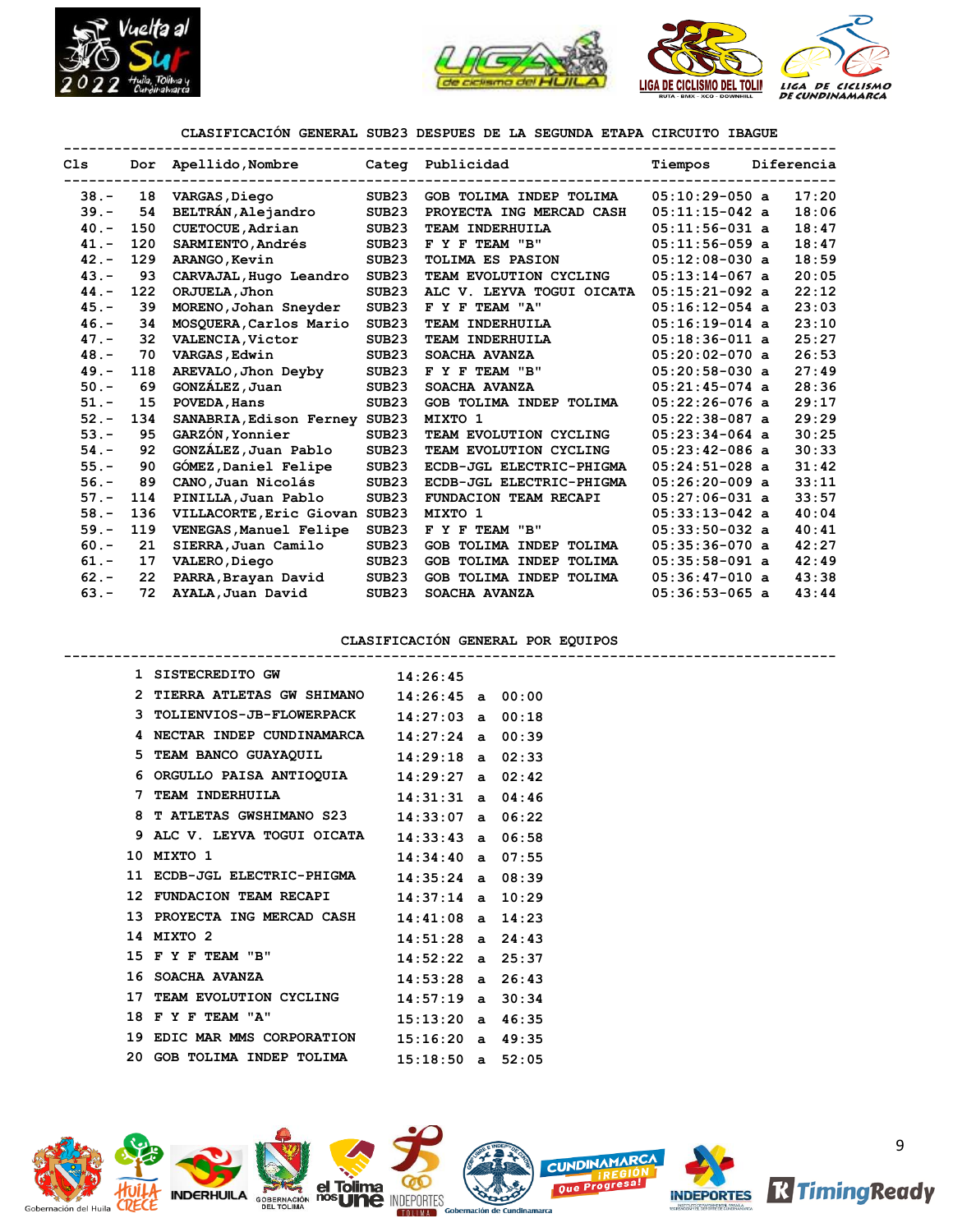



## **CLASIFICACIÓN GENERAL DE LA REGULARIDAD**

| 1               |                | 23 BUSTAMANTE, Adrián Cami ELITE |              | 23 Pts |  |
|-----------------|----------------|----------------------------------|--------------|--------|--|
| $\overline{2}$  | 9              | CASTAÑO, Sebastian Alex ELITE    |              | 20 Pts |  |
| 3               | 26             | MARTINEZ, Juan Esteban ELITE     |              | 20 Pts |  |
| 4               | 25             | GOMEZ, David Santiago            | <b>ELITE</b> | 18 Pts |  |
| 5               | 4              | QUIROZ, Oscar Adalberto ELITE    |              | 16 Pts |  |
| 6               | $7^{\circ}$    | GIL, Angel Alexander             | ELITE        | 9 Pts  |  |
| 7               | 6              | SOTO, Nelson Andres              | ELITE        | 9 Pts  |  |
| 8               | 125            | <b>HERNANDEZ, Tito</b>           | <b>ELITE</b> | 8 Pts  |  |
| 9               | 1              | ATAPUMA, Jhon Darwin             | <b>ELITE</b> | 7 Pts  |  |
| 10              | 43             | PAREDES, Nicolas                 | ELITE        | 7 Pts  |  |
| 11              | 128            | <b>HUERA, Richard</b>            | <b>ELITE</b> | 7 Pts  |  |
| 12 <sup>2</sup> | 5              | PINEDA, Rafael Stiven            | <b>ELITE</b> | 5 Pts  |  |
| 13              | 44             | FORERO, Sebastian                | <b>ELITE</b> | 5 Pts  |  |
| 14              | 58             | <b>GARZON, Marlon</b>            | <b>ELITE</b> | 4 Pts  |  |
| 15              | $\overline{2}$ | PEÑA, Wilson Estiven             | <b>ELITE</b> | 4 Pts  |  |
| 16              | 96             | CORTES, Jorge Alberto            | SUB23        | 4 Pts  |  |
| 17              | 149            | BAEZ, Brayan Alberto             | <b>ELITE</b> | 3 Pts  |  |
| 18              | 29             | SAMUDIO, Carlos                  | <b>ELITE</b> | 3 Pts  |  |
| 19              | 61             | <b>BEJARANO, Anderson</b>        | ELITE        | 2 Pts  |  |
| 20              | 47             | <b>MARTINEZ, Maicol</b>          | SUB23        | 2 Pts  |  |
| 21              | 57             | SIERRA, Yesid                    | <b>ELITE</b> | 1 Pts  |  |
| 22              | 3              | MENDOZA, Omar Alberto            | <b>ELITE</b> | 1 Pts  |  |
| 23              | 52             | COSTO, Johan Hernando            | SUB23        | 1 Pts  |  |
| 24              | 115            | LESMES, Sebastian                | SUB23        | 1 Pts  |  |
|                 |                |                                  |              |        |  |

## **CLASIFICACIÓN GENERAL DE LOS PREMIOS DE MONTAÑA**

|                |     | 5 PINEDA, Rafael Stiven ELITE   |                   | 5 Pts |
|----------------|-----|---------------------------------|-------------------|-------|
|                |     | 9 CASTAÑO, Sebastian Alex ELITE |                   | 4 Pts |
|                |     | 3 43 PAREDES, Nicolas           | ELITE             | 3 Pts |
| $\overline{4}$ |     | 2 PEÑA, Wilson Estiven          | <b>ELITE</b>      | 2 Pts |
| 5.             | -22 | PARRA, Brayan David             | SUB <sub>23</sub> | 1 Pts |

#### **CLASIFICACIÓN GENERAL DE LAS METAS VOLANTES**

|    | 1<br>6         | SOTO, Nelson Andres           | ELITE             | 9 Pts |  |
|----|----------------|-------------------------------|-------------------|-------|--|
|    | $\overline{2}$ | 26 MARTINEZ, Juan Esteban     | <b>ELITE</b>      | 8 Pts |  |
|    | 3<br>96.       | CORTES, Jorge Alberto         | SUB <sub>23</sub> | 4 Pts |  |
|    | 4<br>1         | ATAPUMA, Jhon Darwin          | <b>ELITE</b>      | 3 Pts |  |
|    | 5<br>29        | SAMUDIO, Carlos               | <b>ELITE</b>      | 3 Pts |  |
|    | 6<br>61        | BEJARANO, Anderson            | <b>ELITE</b>      | 2 Pts |  |
|    | 7<br>47        | <b>MARTINEZ, Maicol</b>       | SUB <sub>23</sub> | 2 Pts |  |
|    | 8<br>57        | SIERRA, Yesid                 | <b>ELITE</b>      | 1 Pts |  |
|    | 9<br>3         | MENDOZA, Omar Alberto         | ELITE             | 1 Pts |  |
| 10 | 4              | QUIROZ, Oscar Adalberto ELITE |                   | 1 Pts |  |
| 11 | 52             | COSTO, Johan Hernando         | SUB <sub>23</sub> | 1 Pts |  |
| 12 | 115            | LESMES, Sebastian             | SUB23             | 1 Pts |  |
|    |                |                               |                   |       |  |

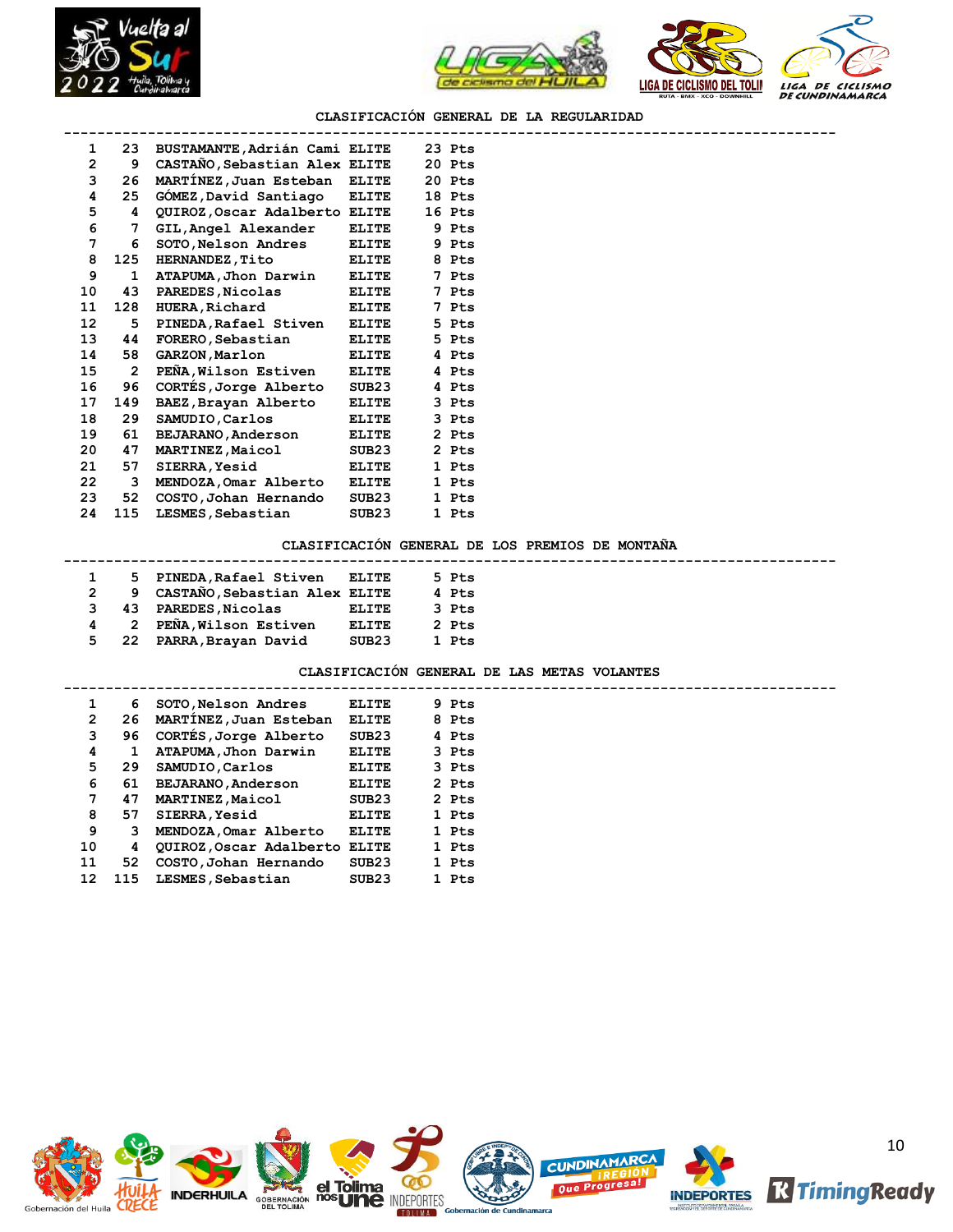



## **ORDEN DE VEHÍCULOS PARA LA TERCERA ETAPA**

**--------------------------------------------------------------------------------------------**

|  |  |  |  | . .- ORGULLO PAISA ANTIOQUIA |
|--|--|--|--|------------------------------|
|--|--|--|--|------------------------------|

- **2 .- SISTECREDITO GW**
- **3 .- TIERRA ATLETAS GW SHIMANO**
- **4 .- NECTAR INDEP CUNDINAMARCA**
- **5 .- ECDB-JGL ELECTRIC-PHIGMA**
- **6 .- TEAM BANCO GUAYAQUIL**
- **7 .- TOLIENVIOS-JB-FLOWERPACK**
- **8 .- FUNDACION TEAM RECAPI**
- **9 .- ALC V. LEYVA TOGUI OICATA**
- **10 .- TEAM INDERHUILA**
- **11 .- T ATLETAS GWSHIMANO S23**
- **12 .- MIXTO 1**
- **13 .- MIXTO 2**
- **14 .- PROYECTA ING MERCAD CASH**
- **15 .- F Y F TEAM "B"**
- **16 .- TOLIMA ES PASION**
- **17 .- EDIC MAR MMS CORPORATION**
- **18 .- F Y F TEAM "A"**
- **19 .- TEAM EVOLUTION CYCLING**
- **20 .- SOACHA AVANZA**
- **21 .- GOB TOLIMA INDEP TOLIMA**

## **BOLETIN JURADO DE COMISARIOS**

**NO PARTE DORSAL 10 RETIOS DORSAL 8**

**FDO**

| DANIEL SARMIENTO MONTILLA | VICTOR MOSSO LOPEZ  | HERNANDO BRAVO MENDEZ |
|---------------------------|---------------------|-----------------------|
| COMISARIO DIRECTOR        | COMISARIODE CARRERA | COMISARIO DE CARRERA  |

**TERCERA ETAPA NEIVA RIVERA RIVERITA CAMPOALEGRE HOBO TESALIA PAICOL NATAGA 117 KMS**

| SITIO DE SALIDA                 | NEIVA GOBERNACION DEL HUILA                            |
|---------------------------------|--------------------------------------------------------|
|                                 |                                                        |
| KMO 0                           | RECTA AVENIDA INES GARCIA DURAN                        |
| HORA SALIDA                     | 8:30 AM                                                |
| INICIO CHEOUEO DE FIRMA 7:30 AM |                                                        |
| <b>DISANCIA</b>                 | 117 KMS                                                |
| <b>METAS VOLANTES (2)</b>       | 1. LOS ROSALES KM 44                                   |
|                                 | 2. PAROUE PRINCIPAL DE TESALIA KM 91                   |
| PREMIOS DE MONTAÑA(3)           | 1. CRUCE VIA A LA PLATA 3RA CAT. KM 67.5               |
|                                 | 2. EL GATO 3RA CAT KM. 79                              |
|                                 | 3. LLEGADA, PARQUE PRINCIPAL DE NATAGA 1RA CAT. KM 117 |
| CONTROL MEDICO                  | SITIO DE LLEGADA                                       |
| LLEGADA                         | PAROUE PRINCIPAL DE NATAGA                             |
|                                 |                                                        |

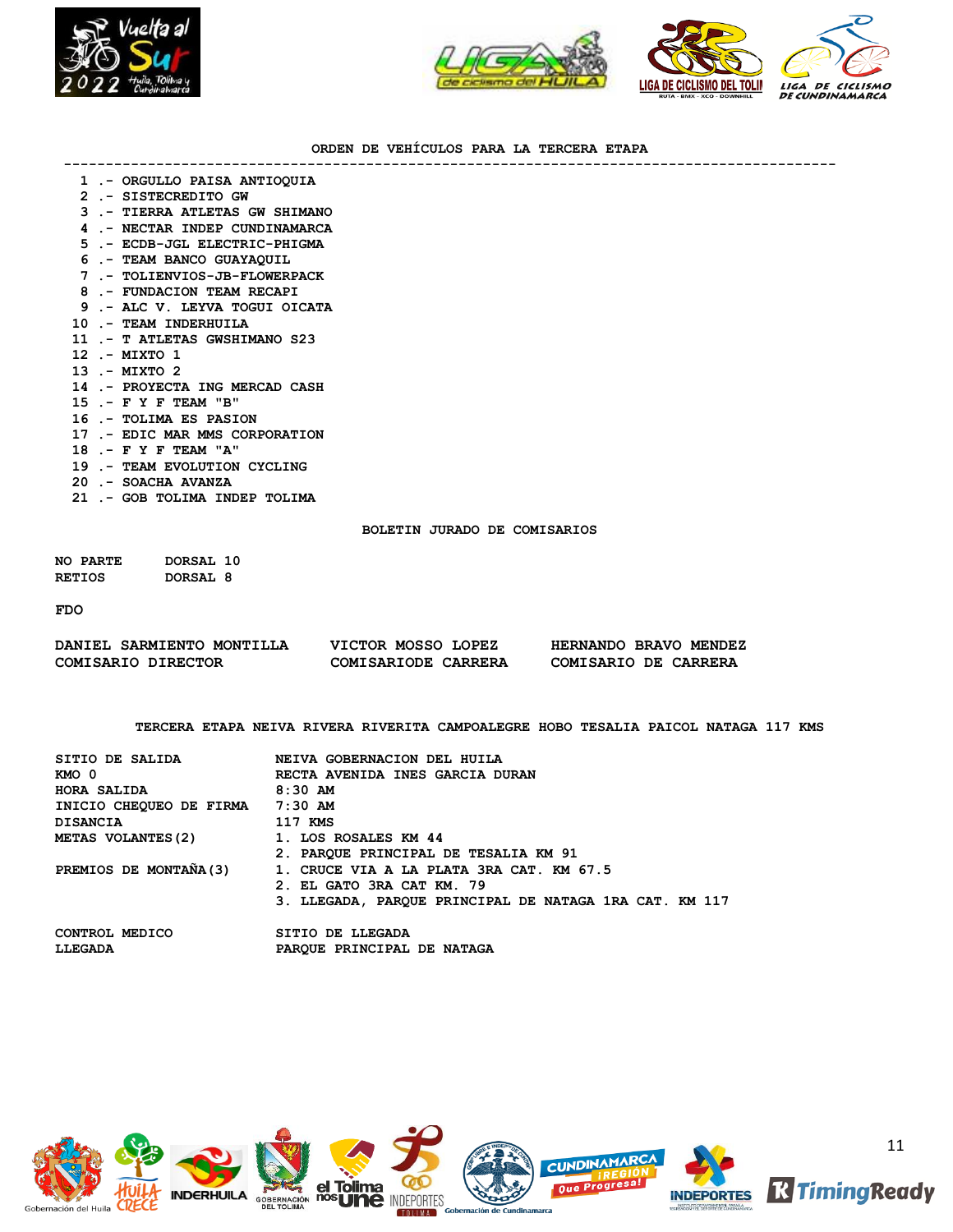



# **BOLETIN DE DIRECCION**

| <b>CAMISETA</b>       | LIDER                           | <b>PORTADOR</b>                 |
|-----------------------|---------------------------------|---------------------------------|
| LIDER GENERAL         | SEBASTIAN CASTANO               | SEBASTIAN CASTANO               |
|                       | ORGULLO PAISA                   | ORGULLO PAISA                   |
| LIDER SUB23           | DAVID GONZALEZ                  | DAVID GONZALEZ                  |
|                       | <b>TOLIENVIOS-JB-FLOWERPACK</b> | <b>TOLIENVIOS-JB-FLOWERPACK</b> |
| REGULARIDAD           | ADRIAN CAMILO BUSTAMANTE        | ADRIAN CAMILO BUSTAMANTE        |
|                       | SISTECREDITO GW                 | SISTECREDITO GW                 |
| PREMIOS DE MONTANA    | RAFAEL STIVEN PINEDA            | RAFAEL STIVEN PINEDA            |
|                       | COLOMBIA TIERRA DE ATLETAS      | COLOMBIA TIERRA DE ATLETAS      |
| METAS VOLANTES        | NELSON SOTO                     | NELSON SOTO                     |
|                       | COLOMBIA TIERRA DE ATLETAS      | COLOMBIA TIERRA DE ATLETAS      |
| <b>GANADORA ETAPA</b> | OSCAR ADALBERTO QUIROZ          | OSCAR ADALBERTO QUIROZ          |
|                       | TIERRA DE ATLETAS GW SHIMANO    | TIERRA DE ATLETAS GW SHIMANO    |

**FDO.**

**OLVER ROJAS TIMING READY DIRECTOR GENERAL SISTEMATIZACION**